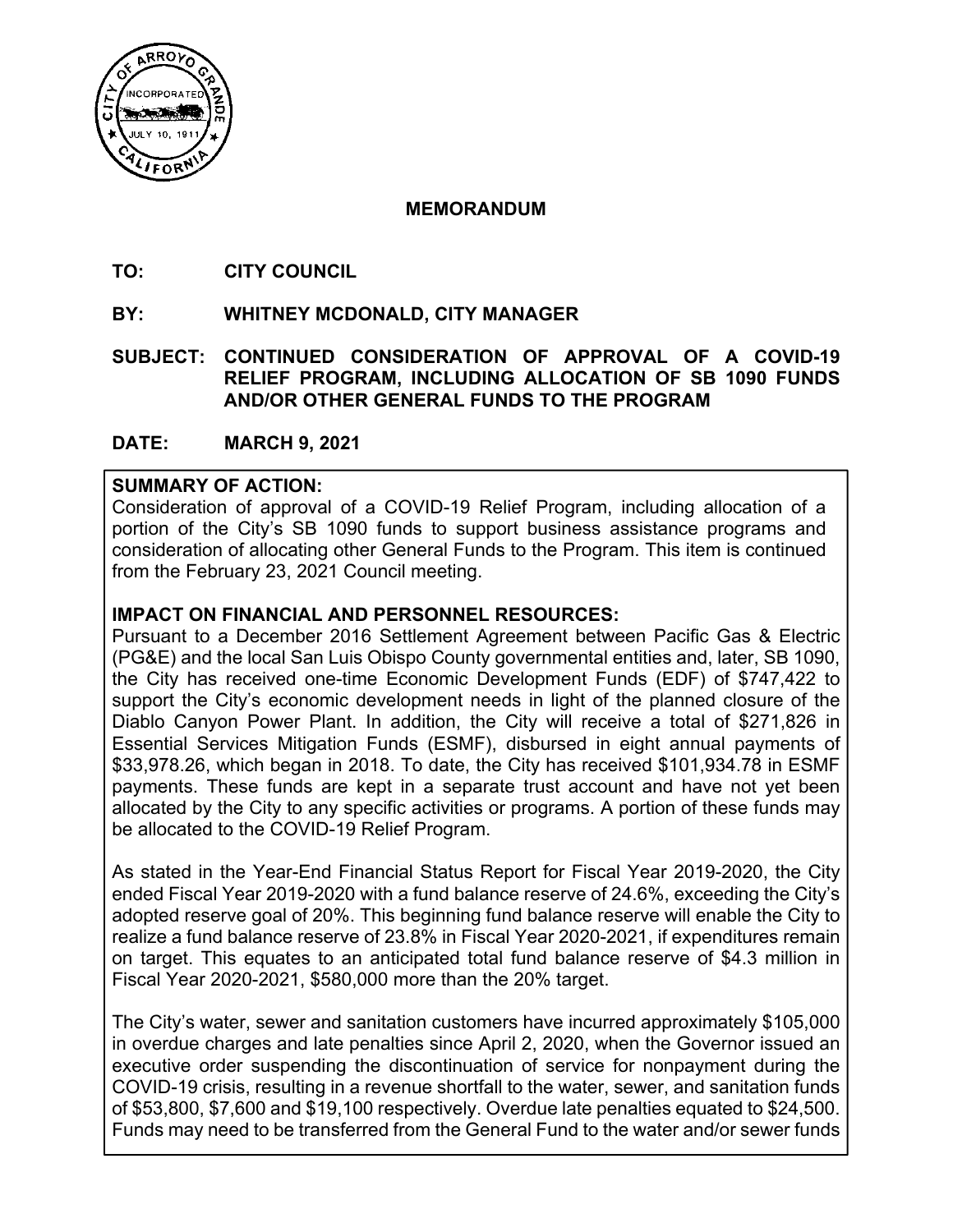in the event that these funds experience a deficit during the fiscal year, including any deficit that may result from any waivers of penalties granted through a COVID-19 Relief Program.

#### **RECOMMENDATION:**

It is recommended the City Council consider approving a COVID-19 Relief Program, allocating funding to the Program, including a portion of the City's SB 1090 funds, establishing funding amounts for each program, establishing limits on the amount of each grant in each program, and providing direction on program components, as described in more detail in the February 23, 2021 staff report (Attachment 1).

#### **BACKGROUND:**

On February 23, 2021, Council considered an item to approve a COVID-19 Relief Program, including allocation of funding for that program. After discussion, the item was continued for further consideration on March 9, 2021. The staff report from that item is provided as Attachment 1 for ease of reference. In addition, staff has supplied clarifying points and information below regarding the potential Water and Sewer Late Penalty Relief Program and a proposal from the South County Chambers of Commerce (Chamber) for administration of certain components of the COVID-19 Relief Program.

#### **ANALYSIS OF ISSUES**

#### Water and Sewer Late Penalty Relief Program

Following the discussion of this item during the February 23, 2021 Council meeting, staff completed additional analysis regarding a potential Water and Sewer Penalty Relief Program to further evaluate its feasibility. The City's current budget assumes that the City will receive a total of \$53,000 in late penalty revenue in the water and sewer enterprise funds, \$45,000 in the water fund and \$8,000 in the sewer fund. These assumptions are based on consistent receipt of penalties over the past several years. Any waivers of late penalties will negatively affect revenue projections in these funds and may require budget adjustments to account for these deficits. ESMF or General Fund reserves may be used to fund any such adjustments. However, other considerations described below may counsel against implementing a penalty waiver program at this time.

A penalty relief program that restricts participation to certain criteria, such as household income or experienced joblessness related to COVID-19, etc., will require significant staff time to administer. After further discussions with Administrative Services and Public Works staff, it was determined that a program that waives all penalties incurred during a specific time period would be the most efficient and administratively feasible option.

The majority of City water, sewer and sanitation customers have paid their bills on time, and many have paid late penalties since the water disconnection moratorium was established in April 2020. Council waived late penalties in April and May 2020 in light of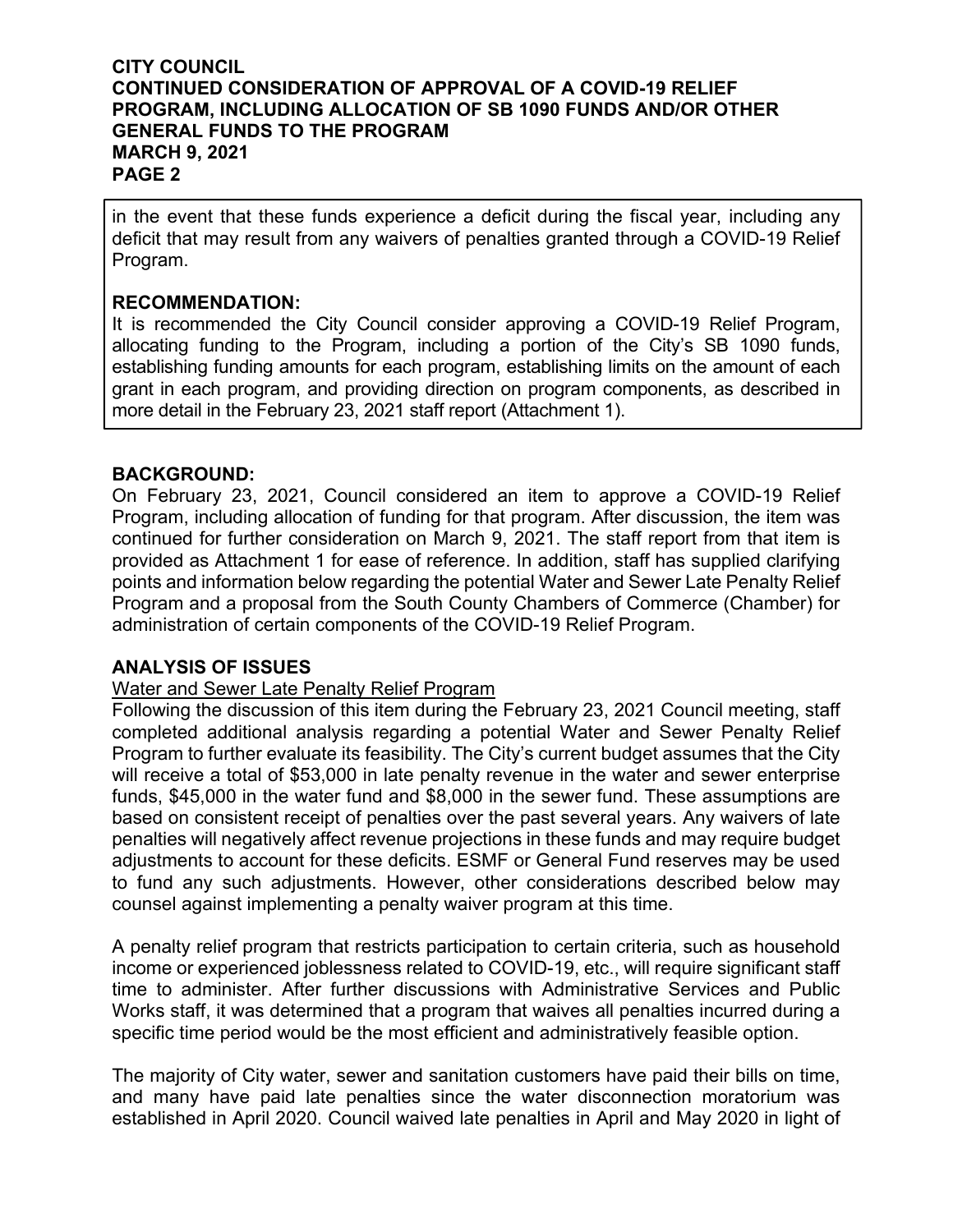the COVID-19 pandemic and, since that time, the City has received \$32,100 in late penalties from water, sewer and sanitation customers. In the interest of equity, the City may wish to provide credits to all customers who paid late penalties between June 2020 and February 2021 so that some customers are not rewarded while others have paid their account balances. In this event, a Water and Sewer Penalty Relief Program may require a total of \$56,600 in relief for customers (\$24,500 in current unpaid late penalties + \$32,100 in paid late penalties from June 2020 through February 2021).

Meanwhile, customers have experienced savings in some respects since April 2020. Water rates have remained stagnant and have not increased since 2019 due, in part, to COVID-19 considerations. In addition, some customers have experienced savings by not incurring the ordinary reconnection fee following disconnection of service for nonpayment. Without the current moratorium on disconnection of water service, the City would have utilized the disconnection process to ensure payment of past due bills. Once disconnected, a customer is ordinarily required to pay a fee of \$90 to reconnect service, which pays for the staff time involved with turning on and off service to the customer. Customers have avoided these costs since April 2020.

Staff recommends that the existing payment plan options offered by the City be modified slightly and include:

- No additional late penalties will accrue
- No interest will accrue (consistent with current practice)
- Payments may occur over a twelve- to eighteen-month period

It is staff's hope that offering payment plans that ensure no additional late penalties will be charged while the customer is paying as part of a plan will provide additional incentive for customers to begin paying their outstanding bills.

#### Grant Administration by the Chamber

As discussed in the February 23, 2021 staff report, staff is recommending that the City contract with the Chamber to administer some of the potential grant programs if they are chosen for implementation. Following the February 23rd meeting, the Chamber submitted a proposal to provide grant administration services for several of the potential programs. The Chamber's proposal is provided as Attachment 2. Staff recommends moving forward with an agreement with the Chamber to administer the grants that are both chosen by Council for implementation and identified in Attachment 2.

Please refer to Attachment 1 for further information regarding the COVID-19 Relief Program and its potential components.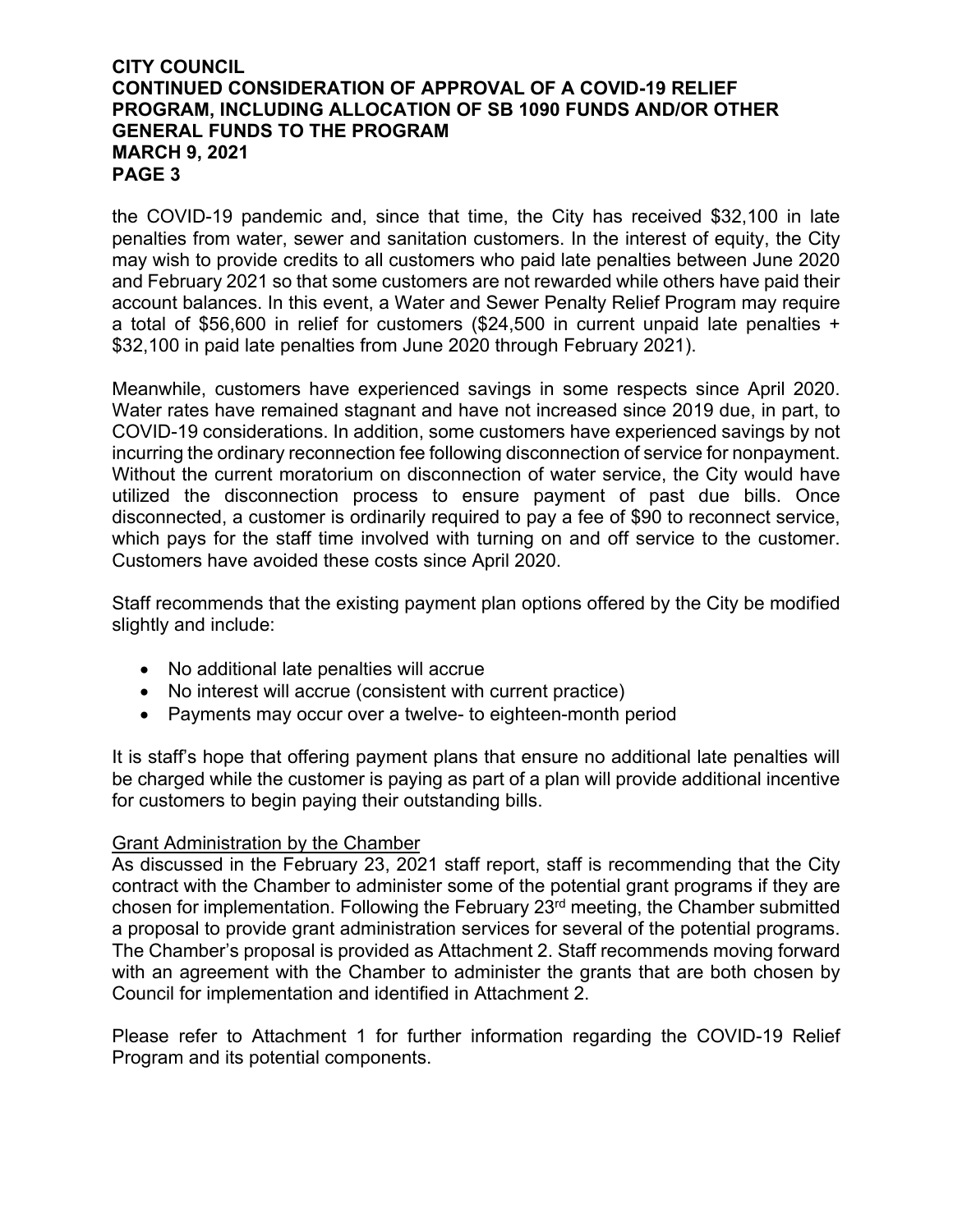#### **ALTERNATIVES:**

The following alternatives are provided for Council's consideration:

- 1. Approve a COVID-19 Relief Program and its components, allocate funding to the Program, including a portion of the City's SB 1090 funds, establish funding amounts for each program, establish limits on the amount of each grant in each program, and provide direction on program components.
- 2. Provide direction regarding chosen COVID-19 Relief Program components and funding recommendations and direct staff to return with additional information; or
- 3. Do not approve a COVID-19 Relief Program; or
- 4. Provide other direction to staff regarding a potential COVID-19 Relief Program.

#### **ADVANTAGES:**

Approving a COVID-19 Relief Program, its chosen components, and funding for each component will provide immediate and future relief to local businesses and support economic development within the City and the region. Allocation of SB 1090 funds for these purposes is consistent with the intent of the Settlement Agreement and legislation that authorized these funds.

#### **DISADVANTAGES:**

Allocation of SB 1090 funds to the COVID-19 Relief Program will reduce available funding for other economic development purposes. Similarly, allocation of General Fund reserves to the COVID-19 Relief Program will preclude the ability to use those funds to support other City services or address other longer-term goals of the City, such as reducing the City's unfunded pension liability.

#### **ENVIRONMENTAL REVIEW:**

No environmental review is required for this item.

#### **PUBLIC NOTIFICATION AND COMMENTS:**

The Agenda was posted at City Hall and on the City's website in accordance with Government Code Section 54954.2.

#### Attachments:

- 1. February 23, 2021 Staff Report
- 2. Chamber Proposal for Grant Administration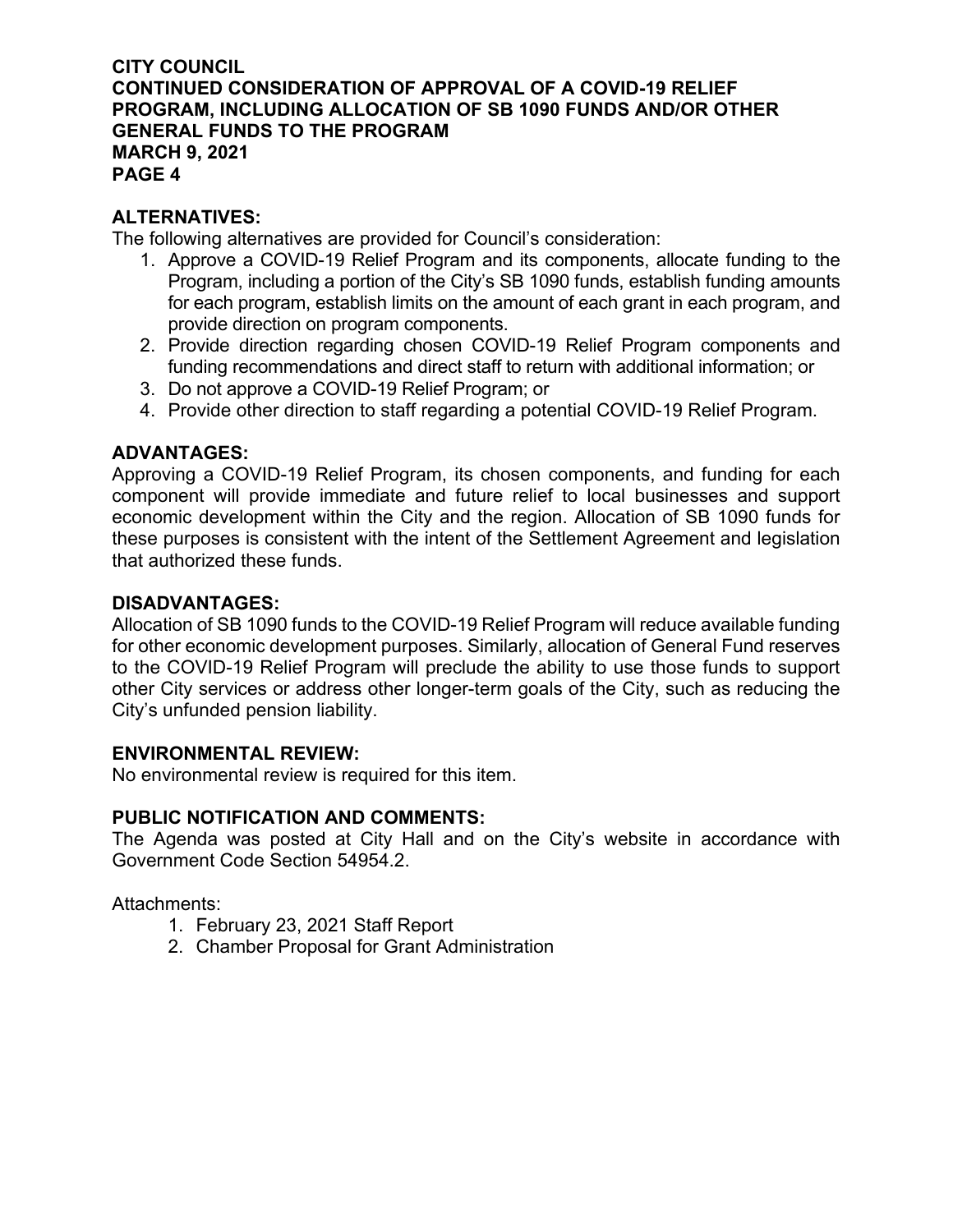

#### **MEMORANDUM**

- **TO: CITY COUNCIL**
- **BY: WHITNEY MCDONALD, CITY MANAGER**
- **SUBJECT: CONSIDERATION OF APPROVAL OF A COVID-19 RELIEF PROGRAM, INCLUDING ALLOCATION OF SB 1090 FUNDS AND/OR OTHER GENERAL FUNDS TO THE PROGRAM**
- **DATE: FEBRUARY 23, 2021**

#### **SUMMARY OF ACTION:**

Consideration of approval of a COVID-19 Relief Program, including allocation of a portion of the City's SB 1090 funds to support business assistance programs and consideration of allocating other General Funds to the Program.

#### **IMPACT ON FINANCIAL AND PERSONNEL RESOURCES:**

Pursuant to a December 2016 Settlement Agreement between Pacific Gas & Electric (PG&E) and the local San Luis Obispo County governmental entities and, later, SB 1090, the City has received one-time Economic Development Funds (EDF) of \$747,422 to support the City's economic development needs in light of the planned closure of the Diablo Canyon Power Plant. In addition, the City will receive a total of \$271,826 in Essential Services Mitigation Funds (ESMF), disbursed in eight annual payments of \$33,978.26 beginning in 2018. To date, the City has received \$67,956.52 in ESMF payments. These funds are kept in a separate trust account and have not yet been allocated by the City to any specific activities or programs. A portion of these funds may be allocated to the COVID-19 Relief Program.

As stated in the Year-End Financial Status Report for Fiscal Year 2019-2020, the City ended Fiscal Year 2019-2020 with a fund balance reserve of 24.6%, exceeding the City's adopted reserve goal of 20%. This beginning fund balance reserve will enable the City to realize a fund balance reserve of 23.8% in Fiscal Year 2020-2021, if expenditures remain on target. This equates to an anticipated total fund balance reserve of \$4.3 million in Fiscal Year 2020-2021, \$580,000 more than the 20% target.

The City's water, sewer and sanitation customers have incurred approximately \$105,000 in overdue charges and late penalties since April 2, 2020, when the Governor issued an executive order suspending the discontinuation of service for nonpayment during the COVID-19 crisis, resulting in a revenue shortfall to the water, sewer and sanitation funds of \$53,800, \$7,600 and \$19,100 respectively. Overdue late penalties equated to \$24,500. Funds may need to be transferred from the General Fund to the water and/or sewer funds in the event that these funds experience a deficit during the fiscal year, including any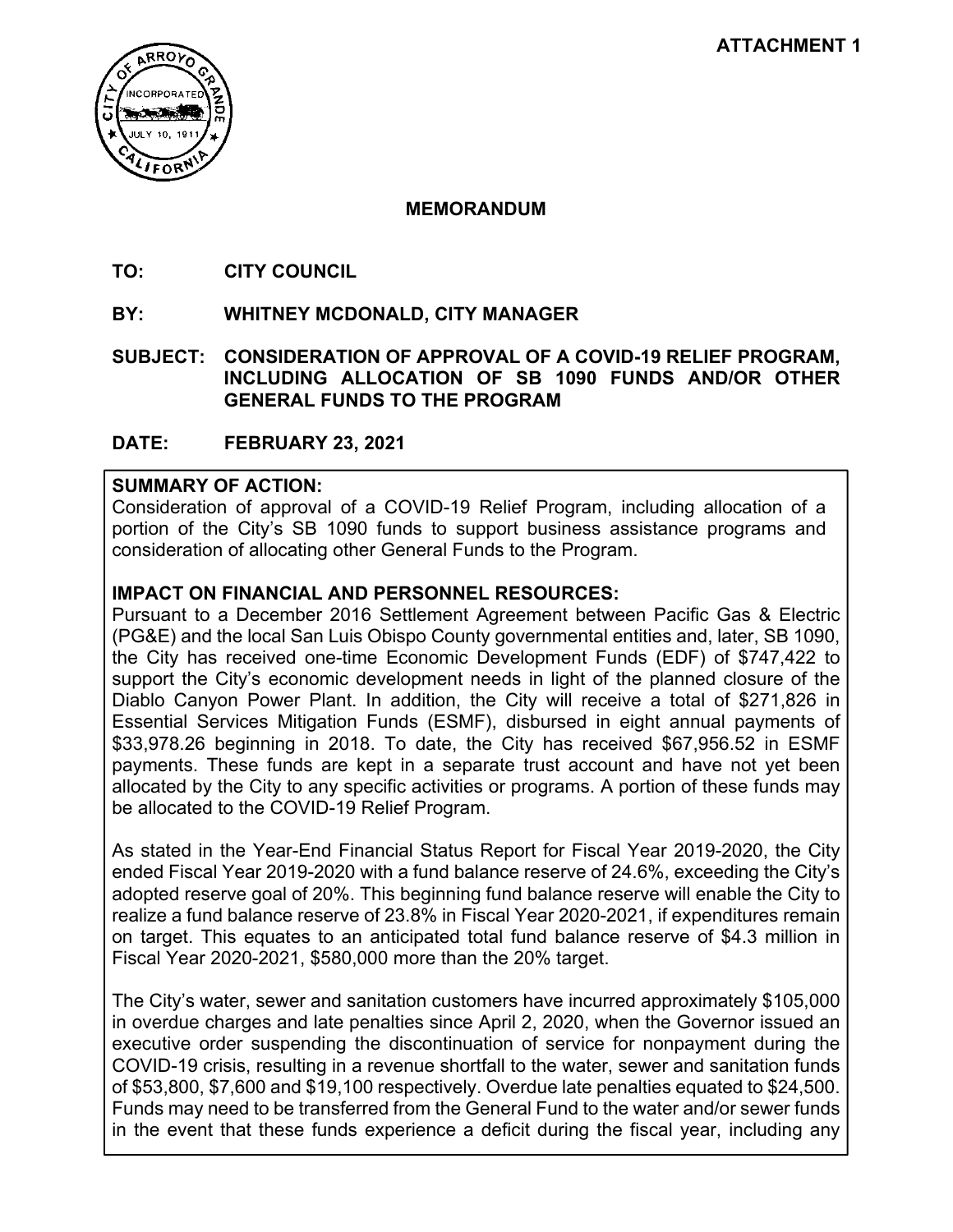deficit that may result from any waivers of penalties granted through a COVID-19 Relief Program.

#### **RECOMMENDATION:**

It is recommended the City Council consider approving a COVID-19 Relief Program, allocating funding to the Program, including a portion of the City's SB 1090 funds, establishing funding amounts for each program, establishing limits on the amount of each grant in each program, and providing direction on program components.

#### **BACKGROUND:**

#### Business Assistance Grant Program

The COVID-19 pandemic has caused significant impacts to local businesses since the first shelter at home orders were issued by the State Governor and Public Health Officer in the spring of 2020. The federal Coronavirus Aid, Relief, and Economic Security Act (the "CARES Act") provided funding through the Coronavirus Relief Fund (CRF) for state and local governments to pay costs incurred in responding to the COVID-19 pandemic. The City received a total of \$218,384 through the CARES Act. Of this total, \$60,000 was used to create a City of Arroyo Grande Business Assistance Grant Program. An additional \$25,000 was allocated to the City's Community Service Grant Program and \$8,000 was granted to the South County Chamber of Commerce (Chamber) to support efforts to install holiday lights in the Village due to funding shortages resulting from fundraising event cancellations. The Business Assistance Grant Program enabled the City to provide \$1,000-\$5,000 grants to eighteen separate Arroyo Grande businesses. Those businesses received their grants in December and have documented their expenditure of those funds as of January 31, 2021.

#### **SB 1090 Funds**

In December 2016, a Settlement Agreement was reached between PG&E and the local San Luis Obispo County governmental entities, including the City of Arroyo Grande, relating to the closure of the Diablo Canyon Power Plant. The agreement was then submitted to the California Public Utilities Commission (PUC) for approval (Application 16-08-006). Initially, issues arose at the PUC related to funding the Settlement Agreement and its "Community Impact Mitigation Program" through ratepayers. Those issues were resolved by the State Legislature through its adoption of SB 1090 in 2018, which amended Public Utilities Code Section 712.7 to require the PUC approve "[t]he full funding for the community impact mitigation settlement proposed in Application 16-08-006."

The Settlement Agreement includes provisions for a \$10,000,000 Economic Development Fund and provides that \$747,422 is to be allocated to the City of Arroyo Grande. In addition, the City will receive a total of eight \$33,978.26 Emergency Services Mitigation Fund (ESMF) payments from PG&E over the course of eight years, beginning in 2018. These funds may be used for any purpose and will equate to a total of \$271,826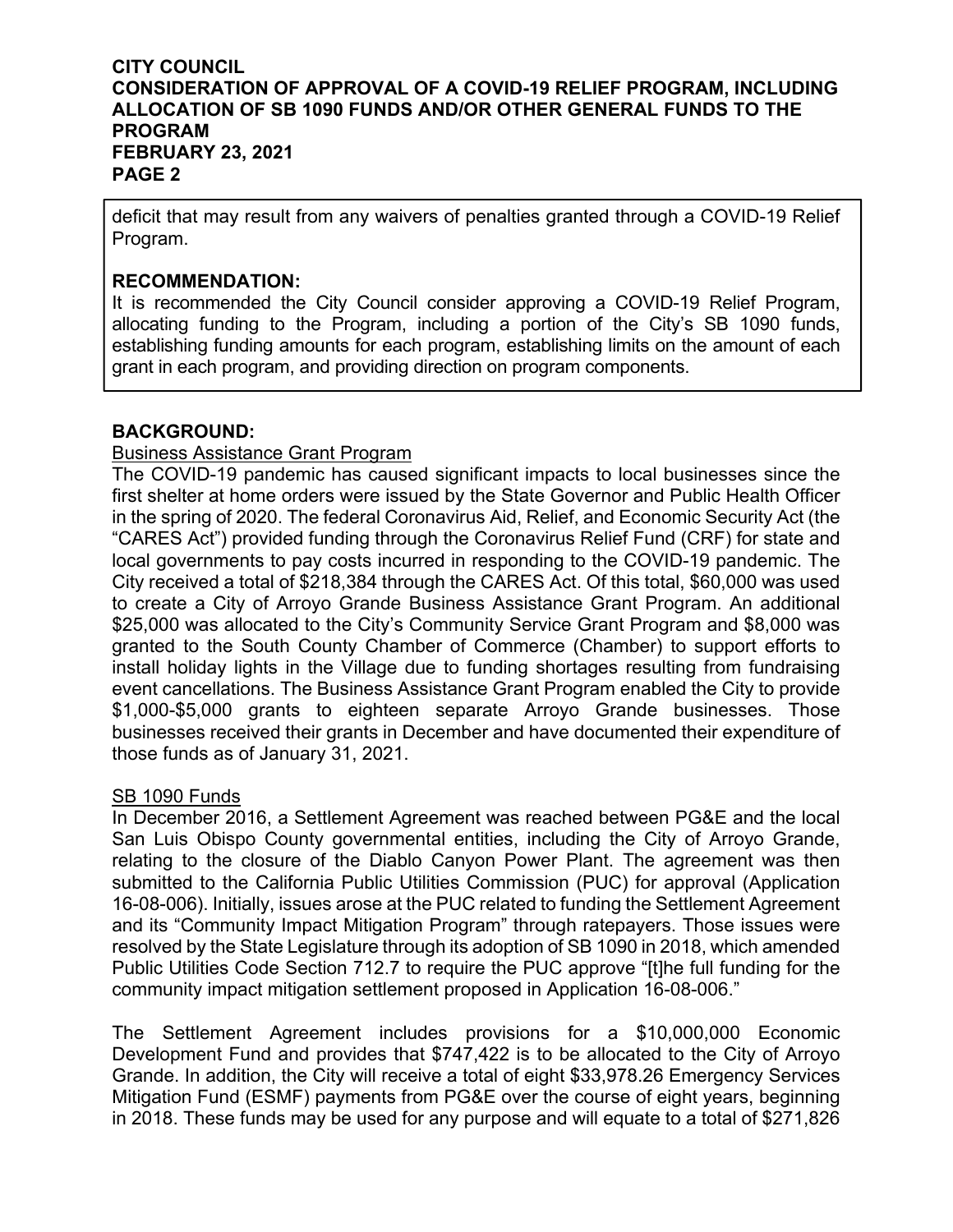of additional payments to the City resulting from the Diablo Canyon Power Plant closure. To date, the City has received \$67,956.52 in ESMF payments and \$747,422 as a result of the Settlement Agreement and SB 1090. These funds are kept in a separate trust account and have not yet been allocated to any activities or programs.

In September 2020, Council approved a list of Top 10 Priorities for Fiscal Year 2020- 2021. One of those goals addresses the use of the City's SB 1090 funds:

- 3. Develop short- and long-term economic development goals of the City in light of the adopted Economic Development Element, and evaluate and allocate SB 1090 funds for programs consistent with these economic development goals
	- Discuss and identify short- and long-term economic development goals by the Winter of 2020/2021
	- Evaluate and allocate SB 1090 funds for programs consistent with the identified economic goals by the Spring of 2021

#### General Fund Reserves

On October 13, 2020, Council received a Year-End Financial Status Report for Fiscal Year 2019-2020 (Year-End Report). The Year-End Report indicated that, through a number of cost-saving measures implemented in the third and fourth quarters of the Fiscal Year 2019-2020 combined with better-than-expected revenue receipts, the City ended Fiscal Year 2019-2020 with a fund balance reserve of 24.6%, exceeding the City's adopted reserve goal of 20%. The Year-End Report further explained that this beginning fund balance reserve will enable the City to realize a fund balance reserve of 23.8% in Fiscal Year 2020-2021, up from the budgeted reserve of 18.4%, if expenditures remain on target. This equates to an anticipated total fund balance reserve of \$4.3 million in Fiscal Year 2020-2021, \$580,000 more than the 20% target. In the past, the City has used excess reserve funds to pay down the City's unfunded PERS liability, which results in significant future savings to the City.

#### Water and Sewer Payment Penalties

In response to the COVID-19 pandemic, Governor Newsom issued Executive Order N-42-20 on April 2, 2020, which suspends the authority of water systems to discontinue service for nonpayment to residential and critical infrastructure sector small business customers. On April 14, 2020, Council adopted Resolution 4981 extending the protections offered by this Order to all businesses until the Order is terminated. In addition, Resolution 4981 authorized the Administrative Services Director to waive late penalties for water and sewer customers for the months of March and April 2020.

The City has not discontinued service to any water or sewer customer since enactment of Executive Order N-42-20 and City Council Resolution 4981. However, since April 2020, Arroyo Grande water, sewer and sanitation customers have incurred a total of approximately \$24,500 in unpaid late penalties and \$80,500 in past due water, sewer and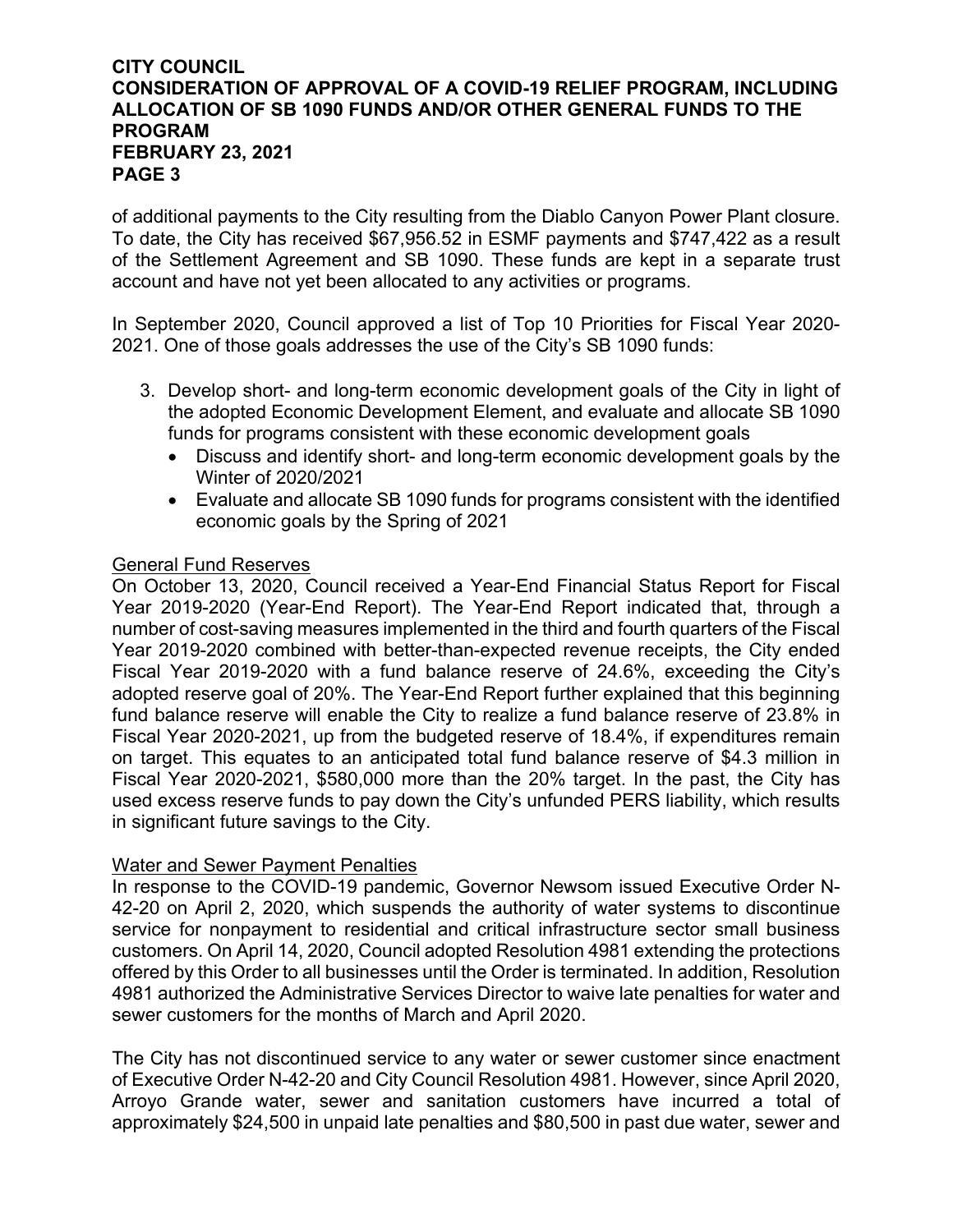sanitation charges. These penalties will continue accruing until they are paid in full by customers.

The City offers payment plan, amortization, and payment deferral options to water customers consistent with SB 998, known as the Water Shutoff Protection Act. These options allow customers to pay outstanding balances over the course of 12 months. As of February 1, 2021, there are no City water customers participating in payment plans.

#### Residential Rent Relief

The COVID-19 pandemic has led to job losses and an unemployment rate of 6.7% as of December 2020, according to the California Employment Development Department. These job losses impact households' ability to meet their rent obligations, leading to a likelihood of high eviction rates throughout the County and the State. During the current public health crisis, the State government has enacted a number of eviction moratoriums to ensure that tenants are not evicted for failure to make complete rent payments if the tenants submit a declaration of financial distress created by COVID-19. The most recent eviction moratorium (SB 91) was enacted on January 29, 2021, extending the moratorium through June 30, 2021. In total, the State's orders and legislation have provided eviction moratoria covering the period between March 1, 2020, through June 30, 2021.

Although tenants who provide the proper declaration to their landlords cannot be evicted for failure to pay their full rental obligations, overdue rent payments continue to accrue and remain owed by the tenant. Landlords may sue tenants for delinquent rental payments in small claims court, even if the amount sought is over \$5,000. In addition, under recent legislation, the eviction moratorium applies only if the tenant submits a declaration of financial distress AND pays 25% of each rental payment that was due or will be due between September 1, 2020, and June 30, 2021.

SB 91 also established the State Emergency Rental Assistance Program (ERAP) to allocate the \$2.61 billion in federal aid earmarked for rental assistance in California. ERAP funds will be used for back rent, prospective rent payments, and utility payments. San Luis Obispo County's estimated allocation of ERAP funds totals \$17,476,523.94, including \$8,417,381.71 in direct federal funds and \$9,059,142.23 in State funds. It is anticipated that the State will administer the ERAP program on behalf of the County, including the portion of funding received directly from the federal government. Additional information regarding ERAP is available at HousingIsKey.com, including the portal for submission of applications.

The ERAP program will begin accepting applications by at least March 15 and will prioritize the payment of rental arrearages. Utility arrearages will also be eligible to be paid, subject to funding availability. The program is available for households with incomes at or below 80 percent of Area Median Income, with a priority on helping households at or below 50 percent of Area Median Income as well as households unemployed for the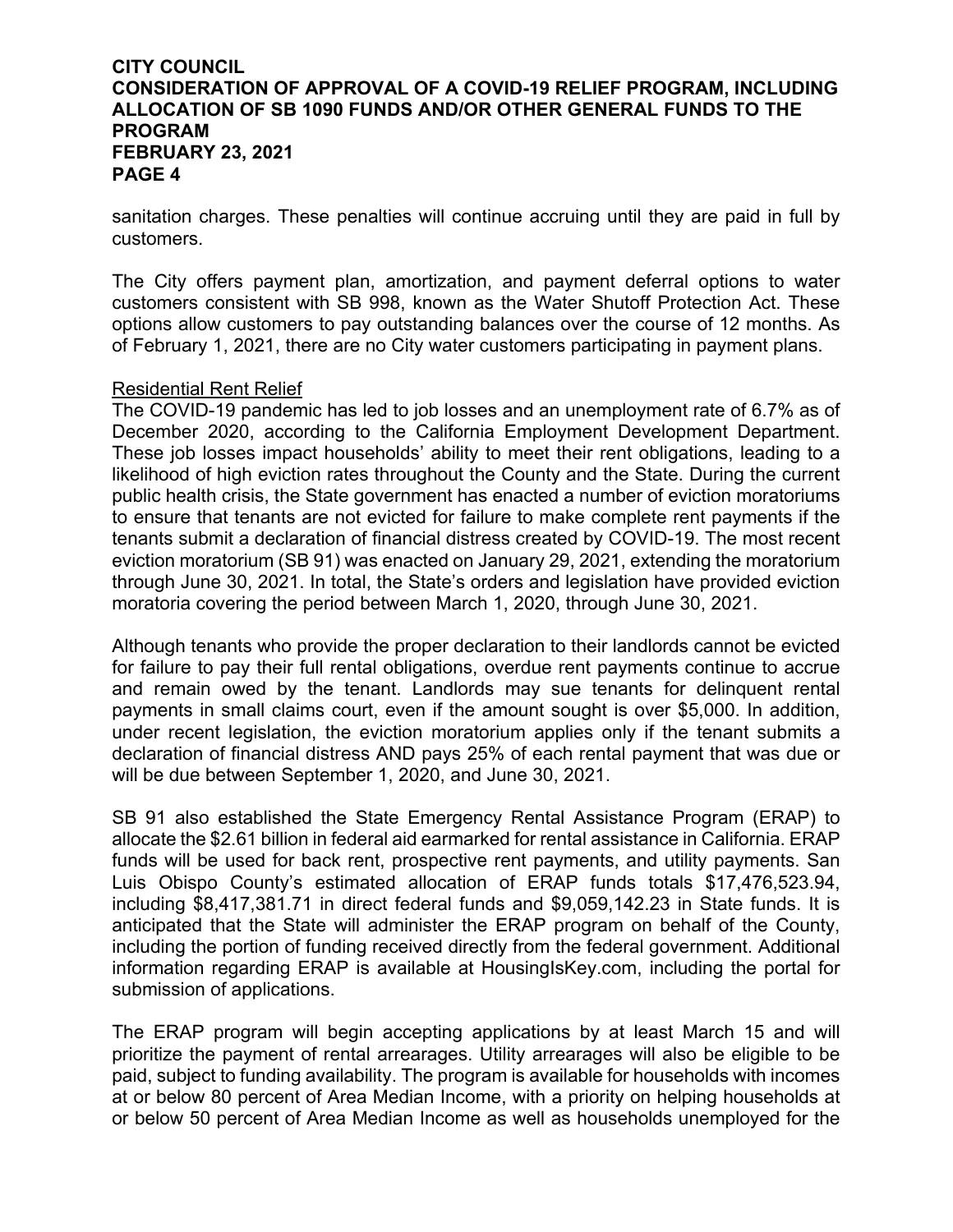preceding 90 days at the time of application. Landlords may apply to receive direct payments on behalf of their tenants, so long as they choose to accept 80% of any unpaid rent owed from April 1, 2020, through March 31, 2021, and forgive the remaining 20% owed. If a landlord chooses not to participate, the tenant may apply for relief valued at 25% of unpaid back rent owed for the covered period. Qualified tenants will also be able to access funds to cover 25% of prospective rent for the months of April, May, and June of 2021, subject to funding availability.

At its regular meeting on January 26, 2021, Council directed staff to bring forward an item to consider components of a COVID-19 Relief Program that the City could implement to offer additional support to local businesses, including consideration of the use of SB 1090 funds and General Funds for this program. In addition, Council requested that this item include a discussion of options to enable waivers of late penalties for City water and sewer customers, and a discussion of rent relief for Arroyo Grande residents.

#### **ANALYSIS OF ISSUES:**

#### COVID-19 Relief Program Components

Several different types of business assistance programs may be created or continued to provide relief to local businesses in light of the continued impacts of the COVID-19 pandemic. Staff has prepared a list of potential programs for Council's consideration. Due to staffing constraints, it is recommended that the City contract with partner agencies, such as the Chamber, to administer some of these programs. These issues are discussed in more detail below.

Some relief program components for consideration include:

#### *1. Business Assistance Grant Program*

The City may wish to generate a new round of Business Assistance Grants using the model established using CARES Act funds in October 2020. That model utilized a grant review panel to review grant applications and select recipients. Allowed uses of the funds for this round could include: rent, payroll, personal protective equipment costs, and costs associated with implementing new cleaning or operational protocols. The grant recipient would be required to enter into a grant agreement with the City and to comply with all applicable COVID-19 related health orders. It is recommended that City staff administer this grant program, as the forms and administrative procedures have been developed and were successfully implemented by staff with the first round of Business Assistance Grants issued in November and December 2020.

One additional item for consideration with this round of grants is whether to enable non-profit organizations to receive awards. Three non-profits submitted applications for Business Assistance Grants during the last round and were directed to seek Community Service Grant awards instead. It is anticipated that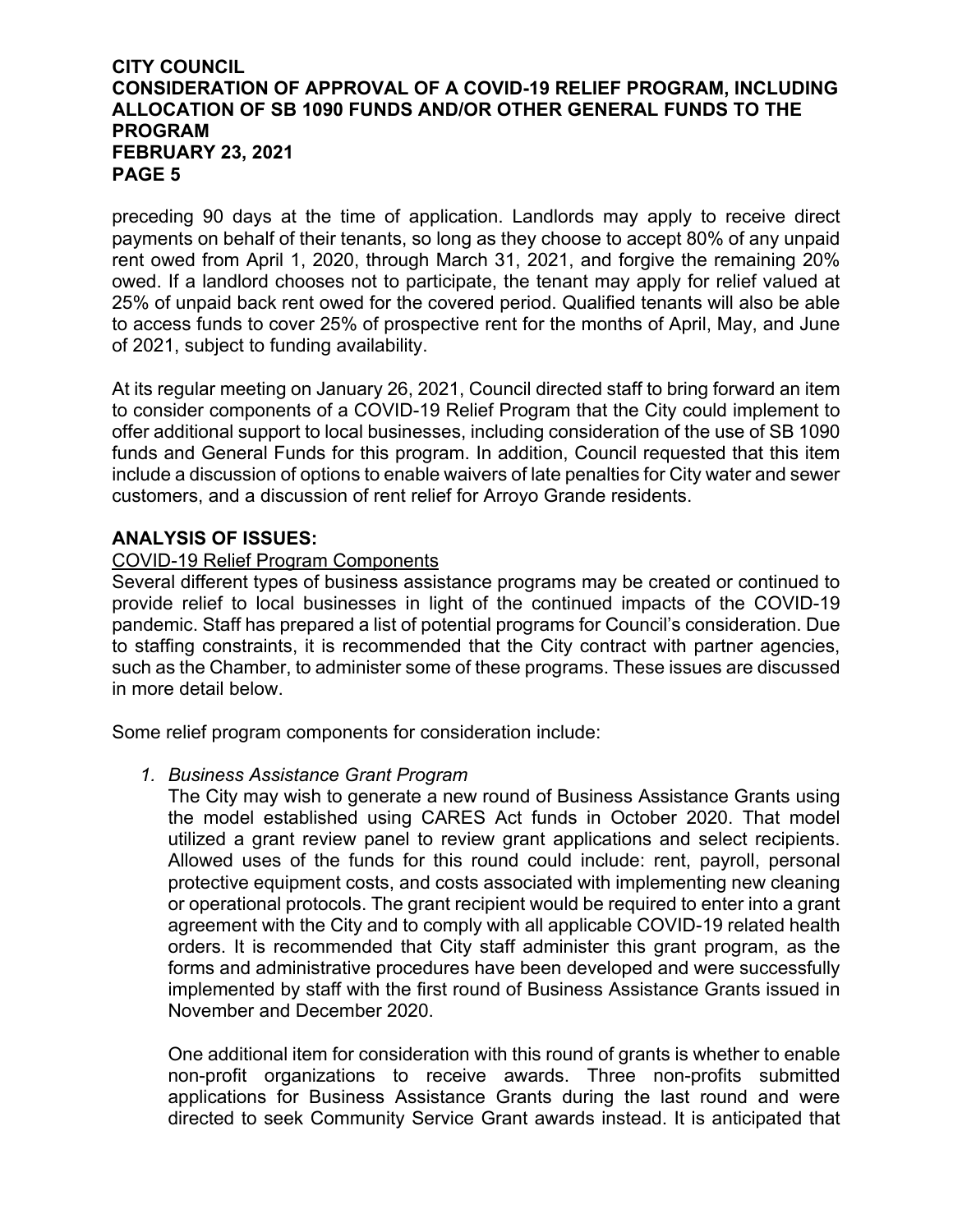the City's Community Service Grant Program grants will be awarded in March. This year, the City has allocated \$50,000 to the program, including \$25,000 in revenue from the CARES Act. The City received 16 applications that seek a total of more than \$127,000 in funding. Council may wish to enable nonprofit organizations to seek relief associated with COVID-19 impacts through the Business Assistance Grant Program as well.

#### *2. Shop Local Gift Card Reward Program*

The City may wish to create of a gift card program wherein the City would purchase gift cards from participating businesses located in Arroyo Grande and then offer those gift cards to anyone who provides proof of purchase of at least \$100 from an Arroyo Grande business. Such a program would both incentivize shopping at local businesses and provide direct financial benefits to the businesses from which gift cards are purchased. Participating businesses would be screened for compliance with COVID-19 protocols and orders, as well as business license requirements. It is recommended that the City partner with the Chamber to administer this program, including gathering a list of participating businesses, reviewing receipts from customers, and handing out gift cards, and that the City provide the Chamber with funds to purchase no more than ten gift cards in \$25 increments from each participating business.

#### *3. COVID Resiliency Grant Program*

An additional grant program may be created to support the efforts of Arroyo Grande businesses to shift their business practices to better adapt to the COVID-19 environment. These types of operational changes are likely to benefit businesses and build resiliency beyond the COVID-19 pandemic, supporting overall economic development within the City. For instance, the Chamber has indicated that a number of local businesses are in need of assistance to help grow their online presence through website design and maintenance and new or increased inventory tracking and packaging systems. Similarly, employees of local businesses may require retraining to support these new systems or to be able to conduct business remotely. Grants may be provided to local businesses in need of support to achieve these shifts and changes in their operations.

As with the Business Assistance Grant Program, recipients of the COVID Resiliency Grant would be required to enter into a grant agreement and to comply with all applicable COVID-19 related health orders. Proposals for how the funds would be used to help the businesses modify their operations would be required with the application, and documentation that the funds were used to support the purpose of the grant would also be required. Priority could be given to businesses that have not received Business Assistance Grants from the City and that propose to utilize local service providers for their website design and maintenance needs. It is recommended that the City engage the Chamber to administer this program.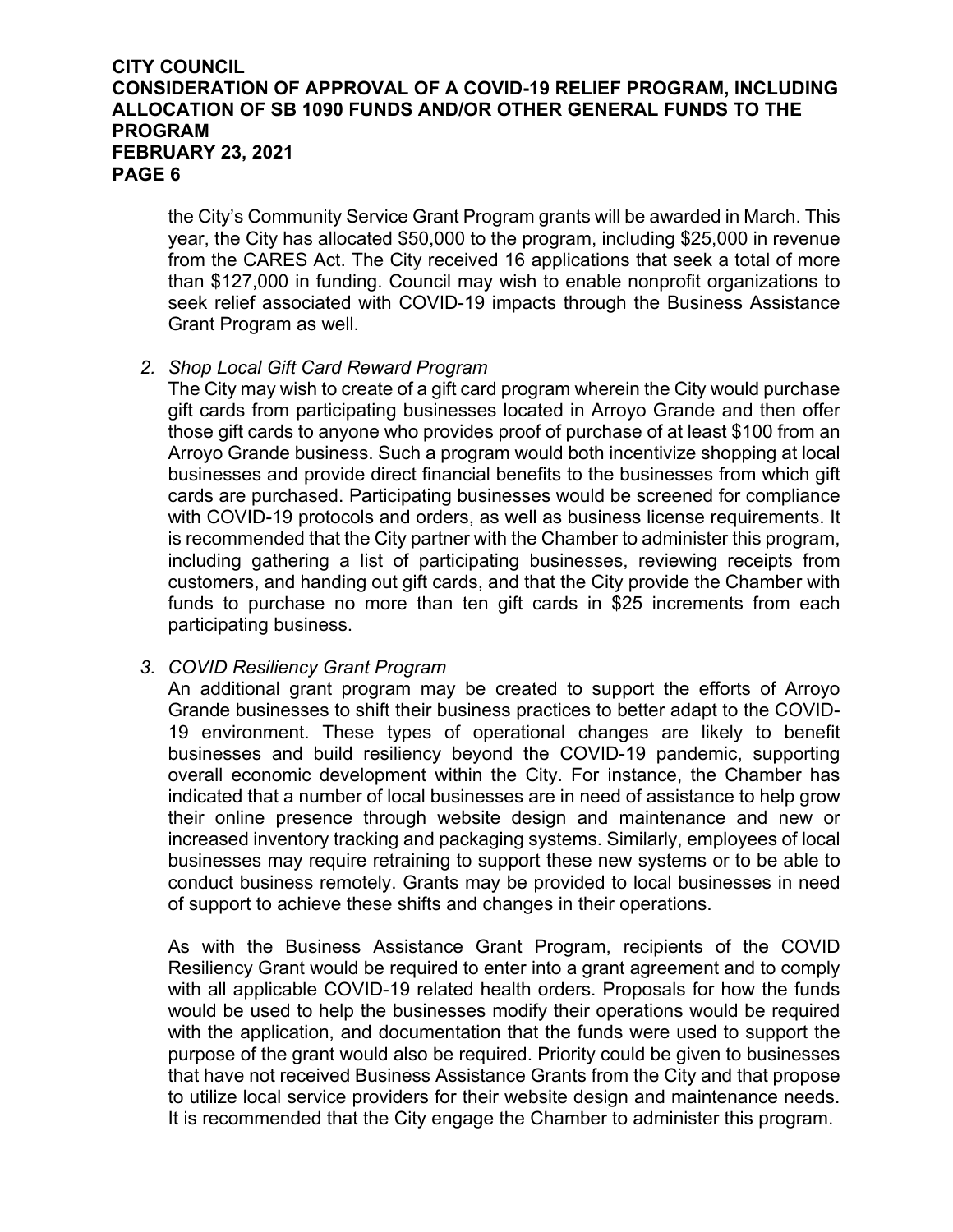#### *4. Business Beautification Grant Program*

The COVID-19 pandemic has provided an opportune time for some businesses to look at refreshing their storefronts, building exteriors, and interior spaces while folks are working from home and in-person interactions with customers are limited. These types of improvements benefit the entire community by beautifying and modernizing the City's stock of commercial and office space which increases overall economic development and incentivizes long-term investment in our local businesses. The City may wish to establish a grant program to help offset the costs associated with these efforts. The grant funds could apply to proposed improvement plans and improvements that were started and completed during the pandemic. Priority could be given to projects proposing to use contractors and design professionals who are also located in Arroyo Grande or nearby areas, increasing the economic benefits to our community from each grant.

It is recommended that City staff administer this program, if it is chosen for implementation, because of the overlap between the activities covered by this program and the services provided by the City's Community Development Department. A maximum grant amount per recipient should be established and applications would be made available to businesses that inquire with the Community Development Department regarding their beautification projects. Grants would be awarded to projects on a first-come first-served basis until the total funds allocated to the program are depleted. Projects utilizing local contractors and design professionals would be eligible for larger awards.

#### *5. Retraining Scholarship Program*

Both the COVID-19 pandemic and the future closure of the Diablo Canyon Power Plant have generated an increased need for retraining opportunities for the local workforce. The City may wish to create a scholarship program to provide assistance to Arroyo Grande residents or employees who are seeking occupational retraining opportunities. Qualifying retraining programs may include those administered by nearby community colleges or universities, or online or inperson certification or degree programs. Priority would be given to individuals whose existing occupations have been directly impacted by COVID-19 and/or the planned closure of the Diablo Canyon Power Plant.

It is recommended that staff partner with the Chamber and/or a nonprofit organization to administer this scholarship program. Opportunities exist with local organizations, such as SLO Partners, to provide workforce training programs that are tailored to our residents' and businesses' immediate needs. However, additional information is needed to determine the best fit for the desired outcomes of this scholarship program. If this program is chosen for implementation, the City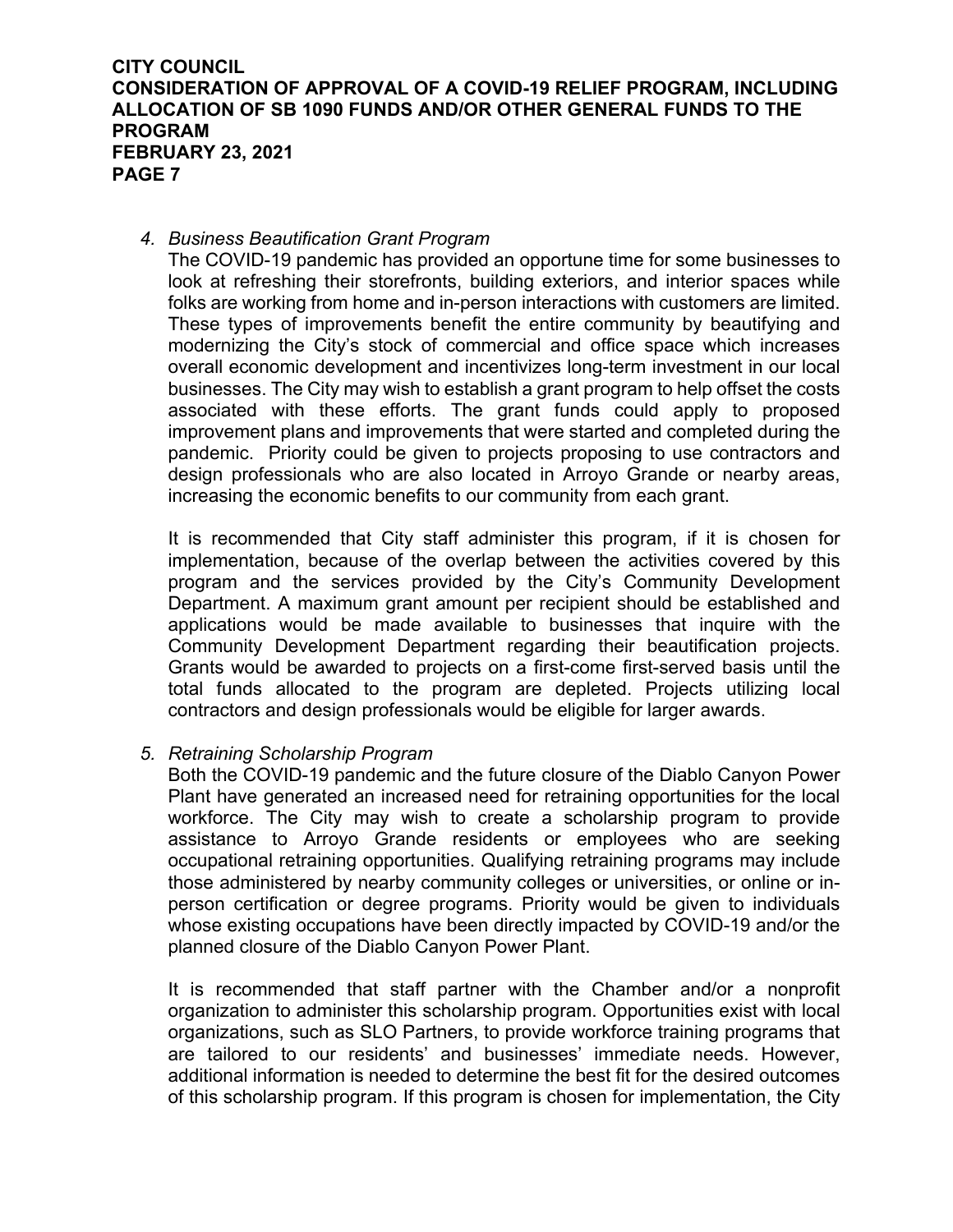Manager would investigate these options further and return to Council with a proposed agreement for administration of the scholarship program.

#### *6. COVID Safety Superstar Program*

The City may wish to consider participating in a program that celebrates businesses' adherence to COVID-19 protocols and restrictions. The Chamber has agreed to assist the City in these efforts by collecting nominations and choosing businesses to feature each month. The City would then issue a certificate or commendation to these businesses and spotlight them on the City's website and social media accounts. These efforts are not anticipated to require any funding by the City and only minimal staff time.

#### *7. Water and Sewer Late Penalty Relief*

As described in the Background section above, the City's water and sewer customers have accrued approximately \$24,500 in unpaid late penalties and \$80,500 in past due charges. Typically, the City would begin the process to discontinue service to these customers for nonpayment consistent with the City's adopted policies. This process usually results in customers paying their past due charges and penalties in order to avoid shutoffs. However, the COVID-19-related moratoria on discontinuation of utility services have precluded the City from engaging in this process, enabling customers to accrue substantial amounts of unpaid charges and penalties. The City may wish to develop a relief program that would help customers pay these penalties and past due charges. Most likely, this program would need to be funded using General Fund monies rather than SB 1090 funds, at least for residential customers as discussed in more detail below. Alternatively, the City may wish to delay implementation of any such program in light of the potential for customers to receive ERAP funding for utility payments.

In the event that a Water and Sewer Late Penalty Relief program is implemented by the City, Council may wish to limit eligibility to lower-income households that have qualified for income-dependent programs administered by PG&E or Southern California Gas Company, such as the California Alternate Rates for Energy Program (CARE) or the Family Electric Rate Assistance Program (FERA). Proof of qualification under the CARE or FERA programs would operate as the City's income level screening criteria, streamlining the process for applicants and City staff.

Any Water and Sewer Late Penalty Relief Program would need to be implemented by City staff within the Administrative Services Department, which administers the City's utility billing and collections system. The Administrative Services Department is experiencing significant staffing constraints due to a number of key employees who are currently on leave, partly related to COVID-19 impacts. As a result, City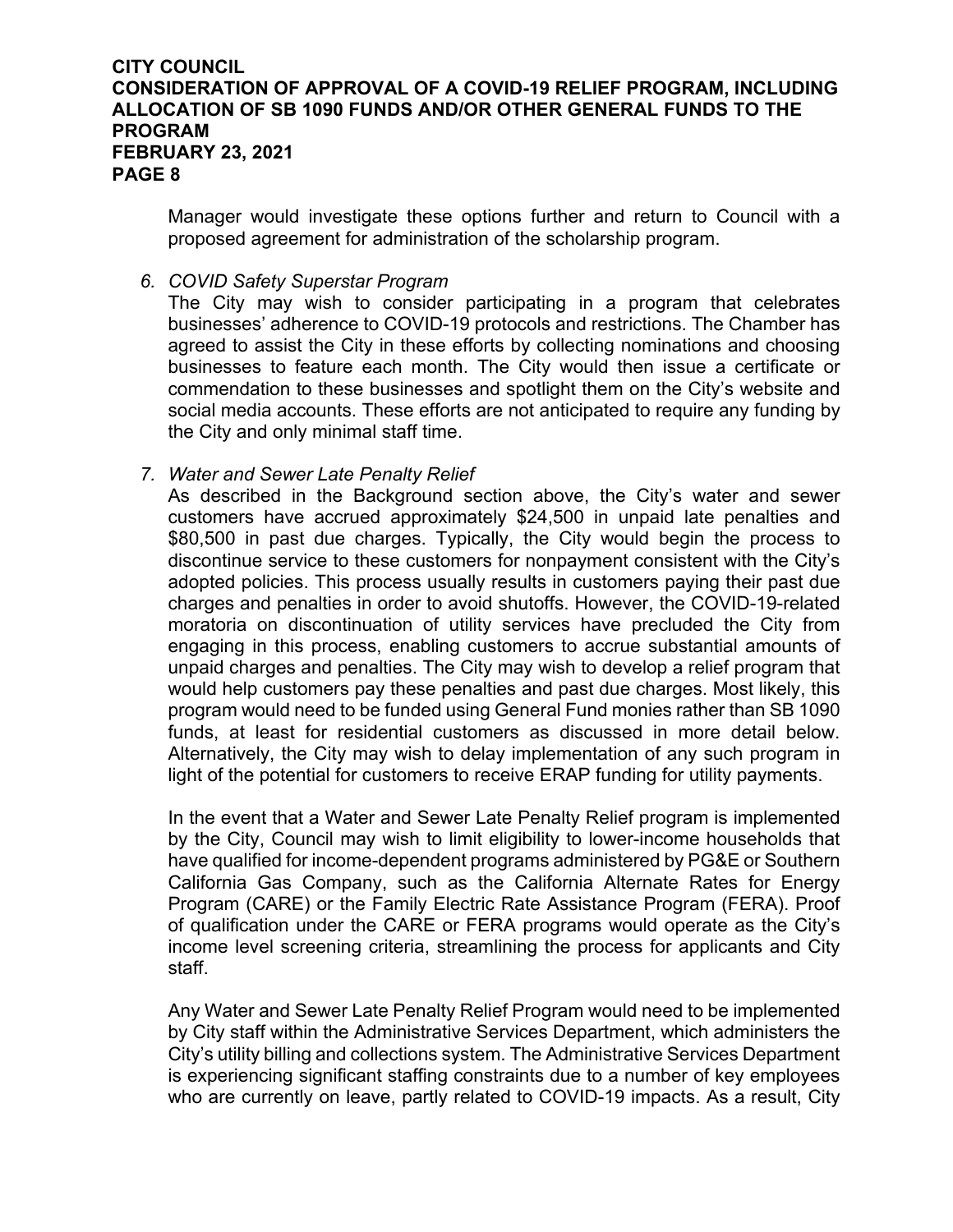staff are not in a position to begin administering a relief program of this kind until April, at the earliest.

#### *8. Residential Rent Relief*

The County, State, and federal governments very recently created the ERAP to provide emergency rent relief to tenants and landlords. Implementation of this program will begin by mid-March 2021 and is anticipated to provide over \$17.4 million in assistance to residents in our County. The State will most likely administer this program on behalf of the County in order to maximize efficiency and ease of access for all of the funds allocated to County residents. Rent relief programs typically require extensive administrative oversight, sometimes up to 20 hours per application according to one local nonprofit provider, which City staff could not undertake at this time. It is, therefore, recommended that the City not pursue its own residential rent relief program in light of the availability of the ERAP.

Additional concepts that Council may wish to explore include grant programs targeted to specific industries, such as the arts, fitness centers and instructors, child care providers, personal care services, the events industry, or restaurants. However, each of these industries would be eligible to apply for the other types of grant programs outlined above.

#### Funding for the COVID-19 Relief Program

The City may choose to fund COVID-19 Relief Program components using a portion of the City's SB 1090 funds. The terms of the Settlement Agreement and SB 1090 provide that the cities may use the funds for implementation of regional economic development and job creation programs. Specifically, Section 2 of Appendix 2 to the Settlement Agreement states that "[t]he purpose of the Economic Development Fund is to provide immediate funding for actions to create new economic development opportunities and mitigate impacts associated with the pending closure of Diablo Canyon." Section 4 of Appendix 2 further provides that "[t]he County and Coalition of Cities commit to spending the Economic Development Fund solely for the purposes of economic development and impact mitigation purposes."

Retention of existing businesses and support for new businesses looking to open in the midst of the COVID-19 pandemic will promote economic development in the City. Additionally, a number of grant programs described above will encourage economic growth through investments in business operations that can serve customers, clients, and employees both within and beyond the COVID-19 environment. These programs will help to mitigate the impacts of both the Diablo Canyon Power Plant closure and the COVID-19 pandemic. It is, therefore, recommended that Council consider funding the COVID-19 Relief Program using a portion of the City's SB 1090 funds. This approach is consistent with grant programs administered in other jurisdictions in the County, which have also utilized a portion of their SB 1090 funds to provide COVID-19 relief to local businesses.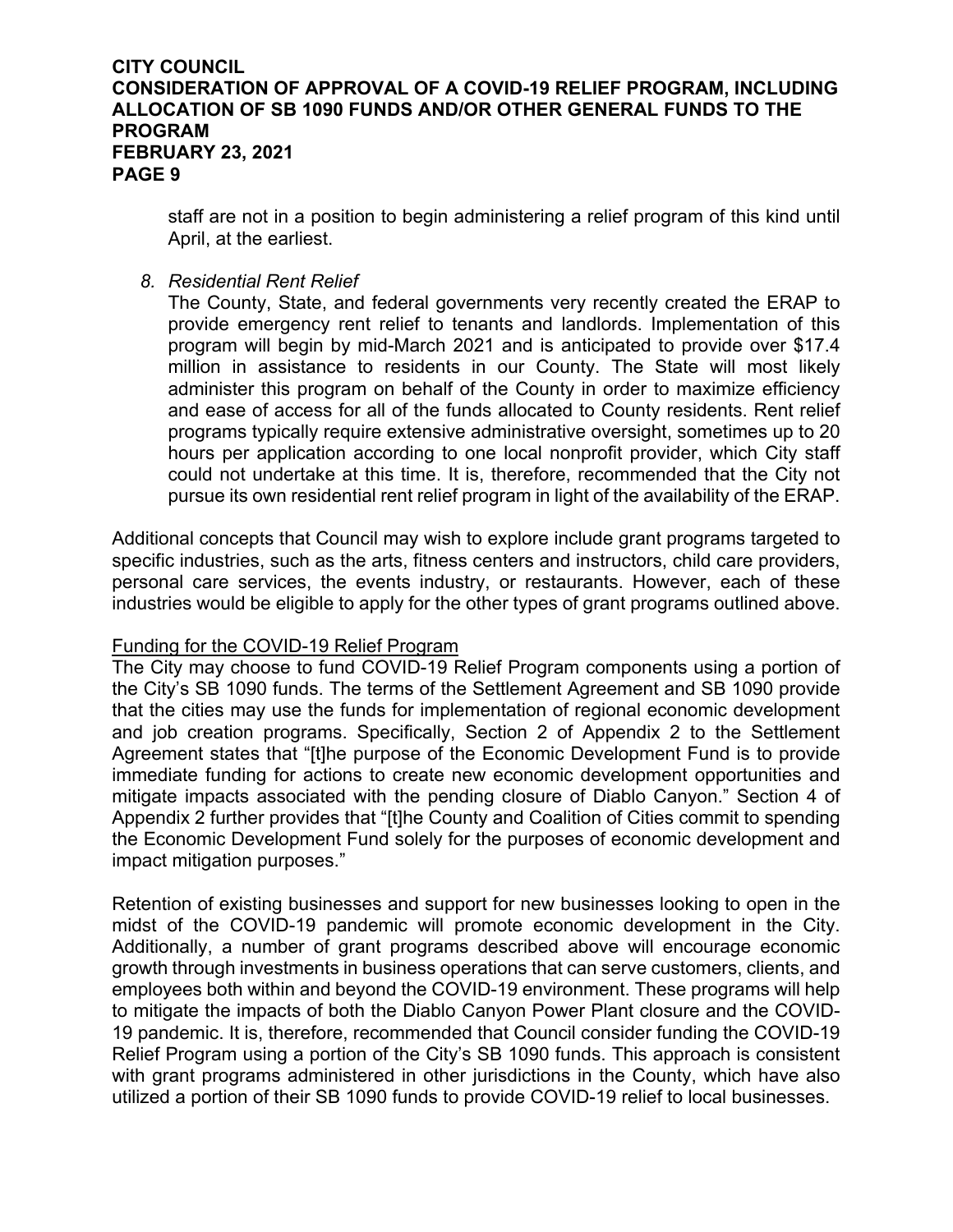It may be difficult, however, to utilize SB 1090 funds to reduce or waive late penalties for water and sewer customers, particularly if those customers are residential, because the connection to economic development is more tenuous. Reductions or waivers of late penalties or overdue charges will decrease revenues to the City's water and sewer funds, which are enterprise funds restricted to providing the City's water and sewer services. In the event that these funds experience a deficit, General Fund revenue may be required to fill those deficits. Therefore, any Water and Sewer Late Penalty Relief program would likely need to be funded using a portion of the General Fund reserves described in the Background section above.

It is recommended that Council select the programs it wishes staff to implement, allocate funding to each program from either SB 1090 or General Fund reserves, and identify the maximum grant amount allowed under each program. Additional direction may be desirable regarding certain program requirements. Table 1 below provides the information needed to implement the COVID-19 Relief Program.

|                | Program                                            | Imple-<br>ment?<br>(Y/N) | <b>Total \$</b><br>allocated<br>to program | <b>Source</b><br><b>of</b><br>funding | \$ limit<br>per<br>grant |
|----------------|----------------------------------------------------|--------------------------|--------------------------------------------|---------------------------------------|--------------------------|
| $\mathbf{1}$ . | <b>Business Assistance Grant Program</b>           |                          |                                            |                                       |                          |
|                | * Additional Direction:                            |                          |                                            |                                       |                          |
| 2.             | Local Gift Card Reward<br>Shop<br>Program          |                          |                                            |                                       |                          |
|                | * Additional Direction:                            |                          |                                            |                                       |                          |
| 3.             | <b>COVID Resiliency Grant Program</b>              |                          |                                            |                                       |                          |
|                | * Additional Direction:                            |                          |                                            |                                       |                          |
| 4 <sub>1</sub> | <b>Business Beautification</b><br>Grant<br>Program |                          |                                            |                                       |                          |
|                | * Additional Direction:                            |                          |                                            |                                       |                          |
| 5.             | <b>Retraining Scholarship Program</b>              |                          |                                            |                                       |                          |
|                | * Additional Direction:                            |                          |                                            |                                       |                          |
| 6.             | <b>COVID Safety Superstar Program</b>              |                          | <b>None</b>                                | <b>NA</b>                             | <b>NA</b>                |
|                | * Additional Direction:                            |                          |                                            |                                       |                          |

**Table 1**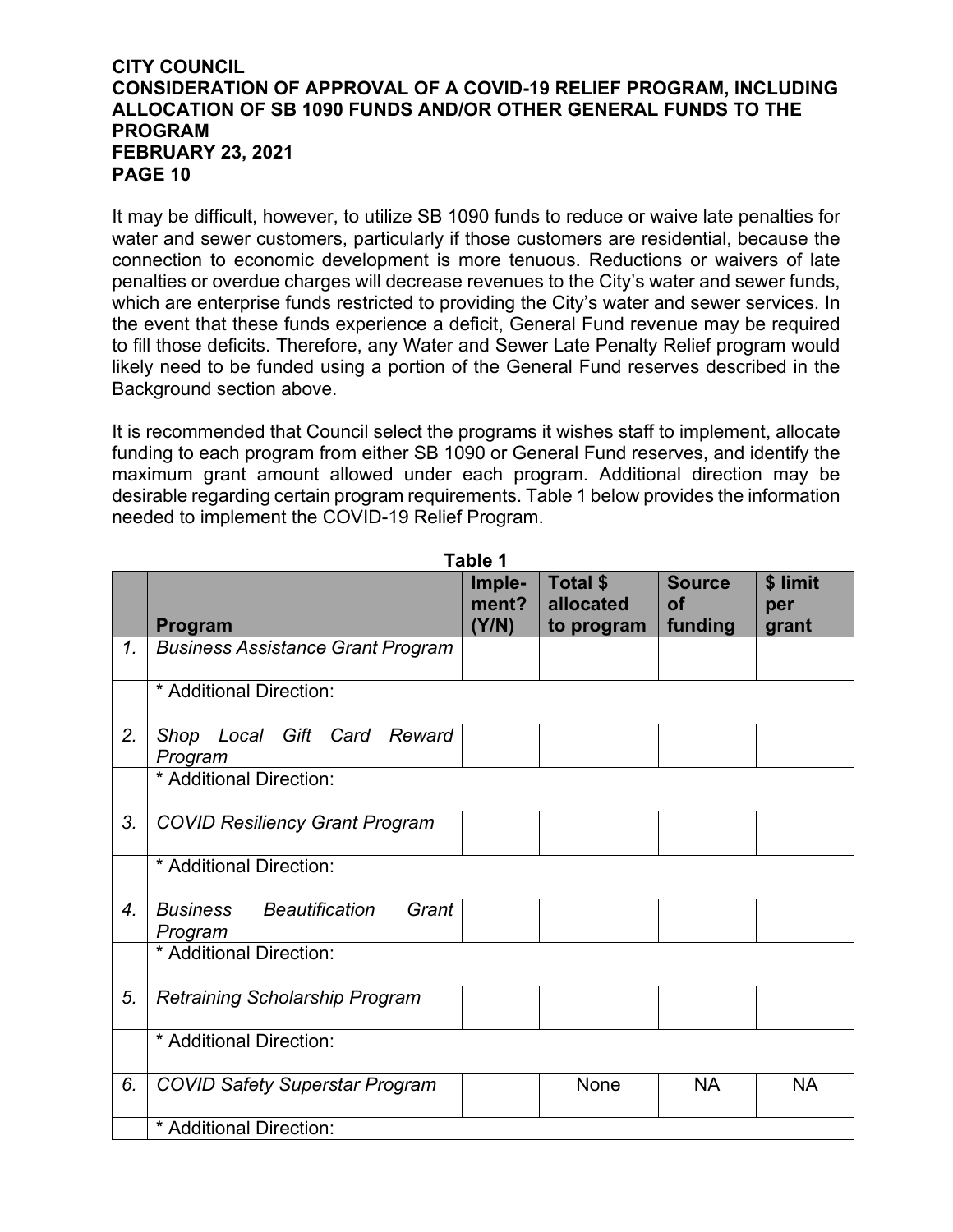|    | Program                                               | Imple-<br>ment?<br>(Y/N) | Total \$<br>allocated<br>to program | <b>Source</b><br><b>of</b><br>funding | \$ limit<br>per<br>grant |
|----|-------------------------------------------------------|--------------------------|-------------------------------------|---------------------------------------|--------------------------|
|    |                                                       |                          |                                     |                                       |                          |
| 7. | Water and Sewer Late Penalty<br><b>Relief Program</b> |                          |                                     |                                       |                          |
|    | * Additional Direction:                               |                          |                                     |                                       |                          |
| 8. | <b>Residential Rent Relief Program</b>                |                          |                                     |                                       |                          |
|    | * Additional Direction:                               |                          |                                     |                                       |                          |
|    | Total:                                                | <b>SB 1090</b>           |                                     | \$                                    |                          |
|    |                                                       | <b>General Fund</b>      |                                     | \$                                    |                          |

#### **ALTERNATIVES:**

The following alternatives are provided for Council's consideration:

- 1. Approve a COVID-19 Relief Program and its components, allocate funding to the Program, including a portion of the City's SB 1090 funds, establish funding amounts for each program, establish limits on the amount of each grant in each program, and provide direction on program components.
- 2. Provide direction regarding chosen COVID-19 Relief Program components and funding recommendations and direct staff to return with additional information; or
- 3. Do not approve a COVID-19 Relief Program; or
- 4. Provide other direction to staff regarding a potential COVID-19 Relief Program.

#### **ADVANTAGES:**

Approving a COVID-19 Relief Program, its chosen components, and funding for each component will provide immediate and future relief to local businesses and support economic development within the City and the region. Allocation of SB 1090 funds for these purposes is consistent with the intent of the Settlement Agreement and legislation that authorized these funds.

#### **DISADVANTAGES:**

Allocation of SB 1090 funds to the COVID-19 Relief Program will reduce available funding for other economic development purposes. Similarly, allocation of General Fund reserves to the COVID-19 Relief Program will preclude the ability to use those funds to support other City services or address other longer-term goals of the City, such as reducing the City's unfunded pension liability.

#### **ENVIRONMENTAL REVIEW:**

No environmental review is required for this item.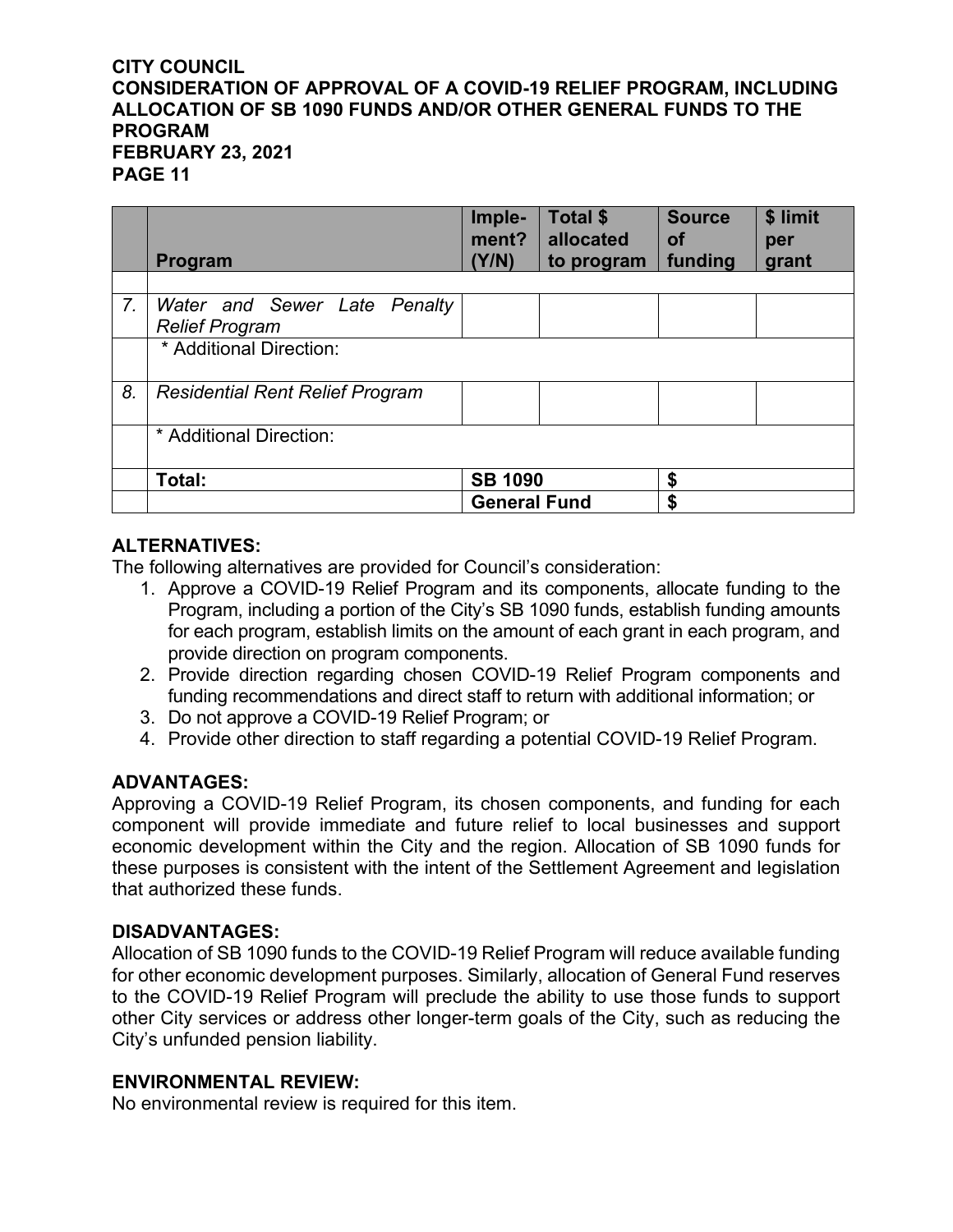#### **PUBLIC NOTIFICATION AND COMMENTS:**

The Agenda was posted at City Hall and on the City's website in accordance with Government Code Section 54954.2.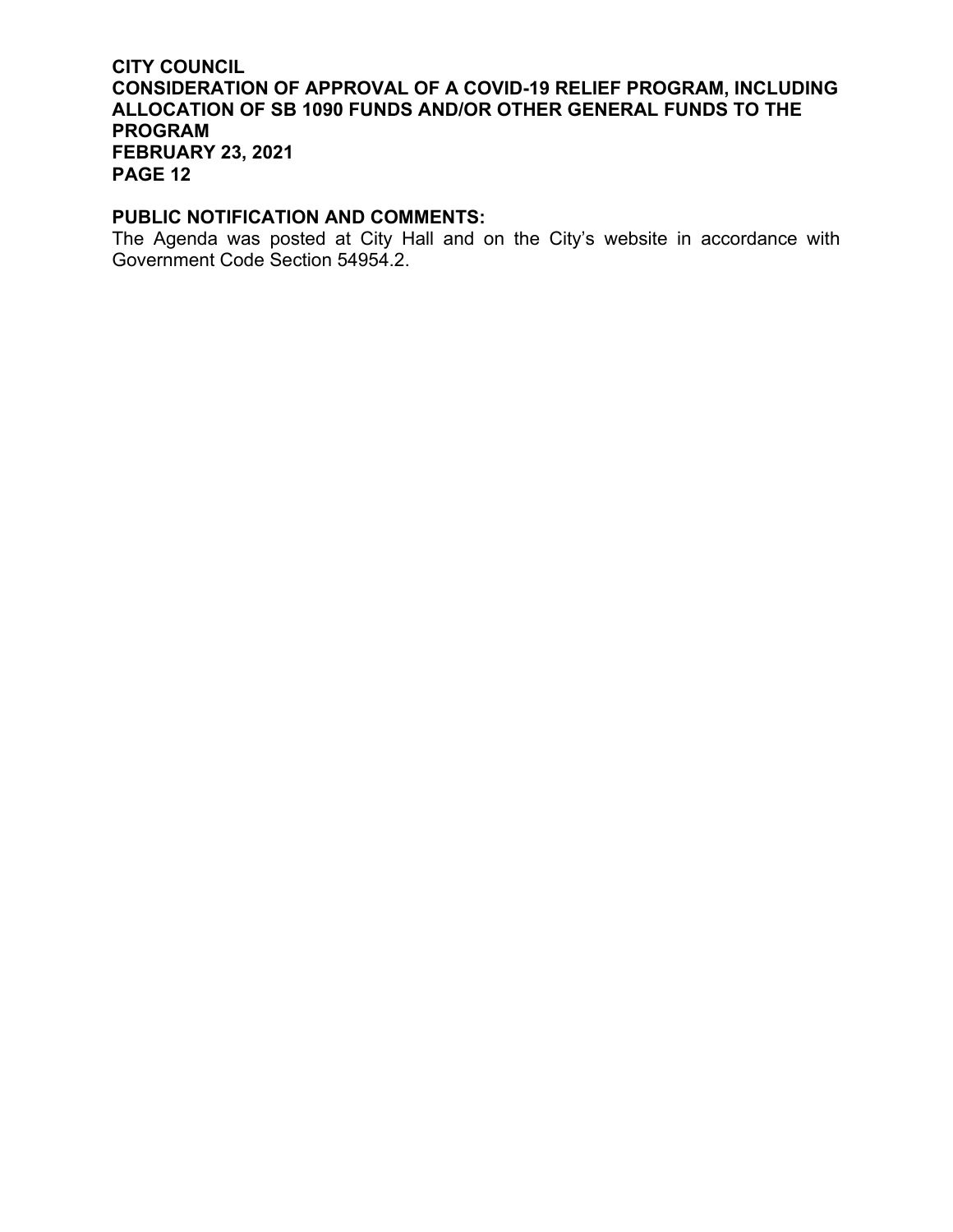

The Chamber is proud to represent the Arroyo Grande business community for 63 years. Our Chamber was originally formed as the Arroyo Grande Valley Chamber of Commerce in 1957. The Arroyo Grande businesses in our membership represent an approximate workforce of 5,150 employees. Our mission is to create partnership and opportunities to ensure businesses prosper.

Now more than ever we are committed to being an effective advocate for Arroyo Grande businesses. On behalf of the Board of Directors, staff and business members we are pleased to submit this proposal for Economic Recovery and Assistance services to your council for consideration. This proposal is focused on business retention and support for existing businesses.

Business retention, requires sustained investments and results develop over time. We believe that the community is best served by strategic, focused efforts which ensure we retain our current businesses and employees. We have provided a snap shot of business and employment from 2019 prior to the Covid-19 Pandemic for context.

The Chamber is grateful for the opportunity to work collaboratively with elected leaders, city staff and the private sector in our community on these critical efforts and we look forward to your feedback and support.

Sincerely, Jocelyn Brennan, President & CEO 2021 Board of Directors South County Chambers of Commerce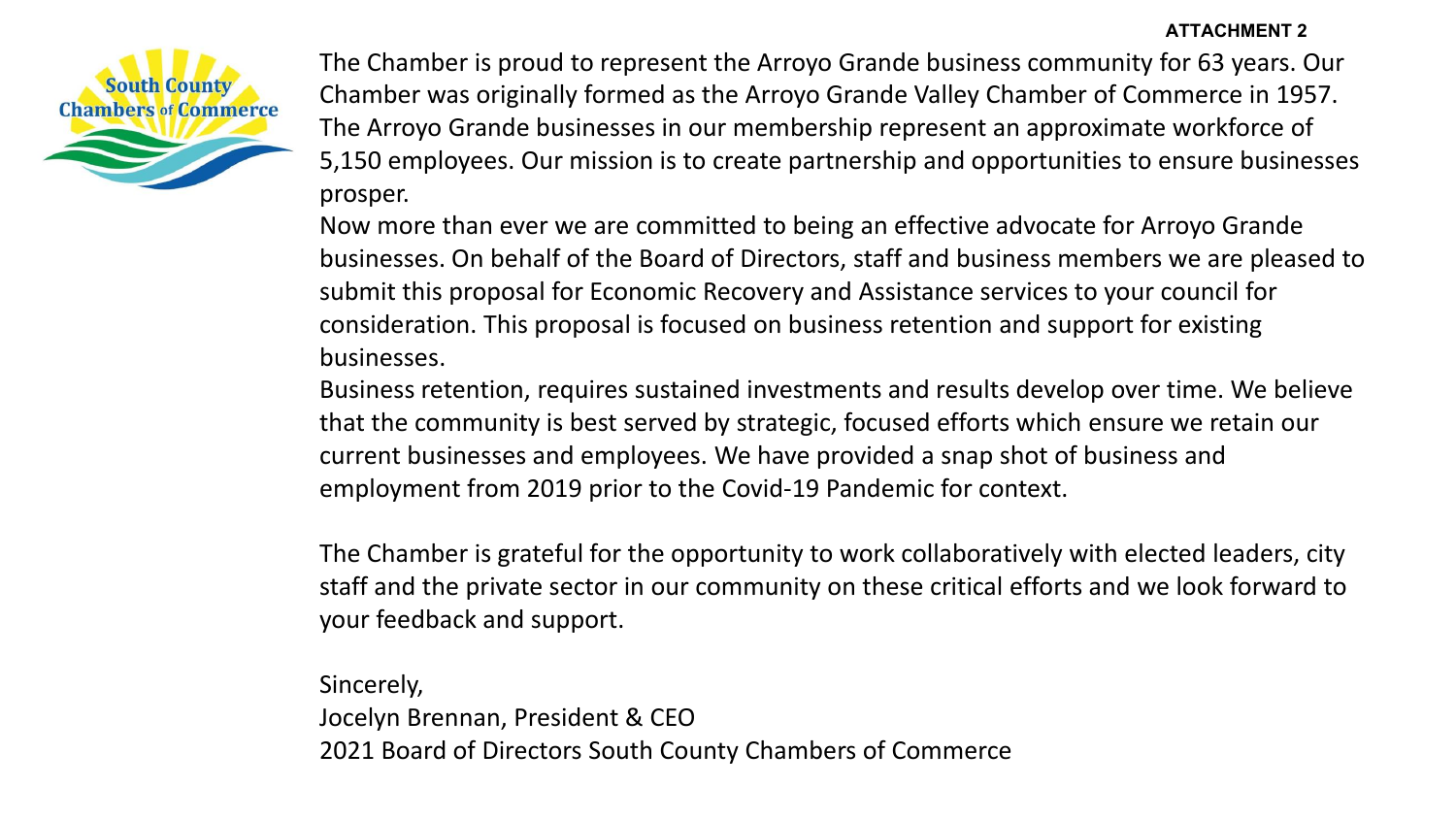## **PARTNERSHIPS**

## **Arroyo Grande Steering Committee**

Derek Johnson Chiasa Klapper Louisa Lindquist Tony Goetz Frańk Schiro Ken Dalebout

## **Regional Partners**

Cal Poly Local Economic Development Committee REACH – Economic Development Practitioners Network SLO Partners SLO CAL Central Coast Coalition of Chambers TriCounty Chamber Alliance SLO Partners Workforce Development Board **SCORE** 

Cal Poly CIE/ Small Business Development Center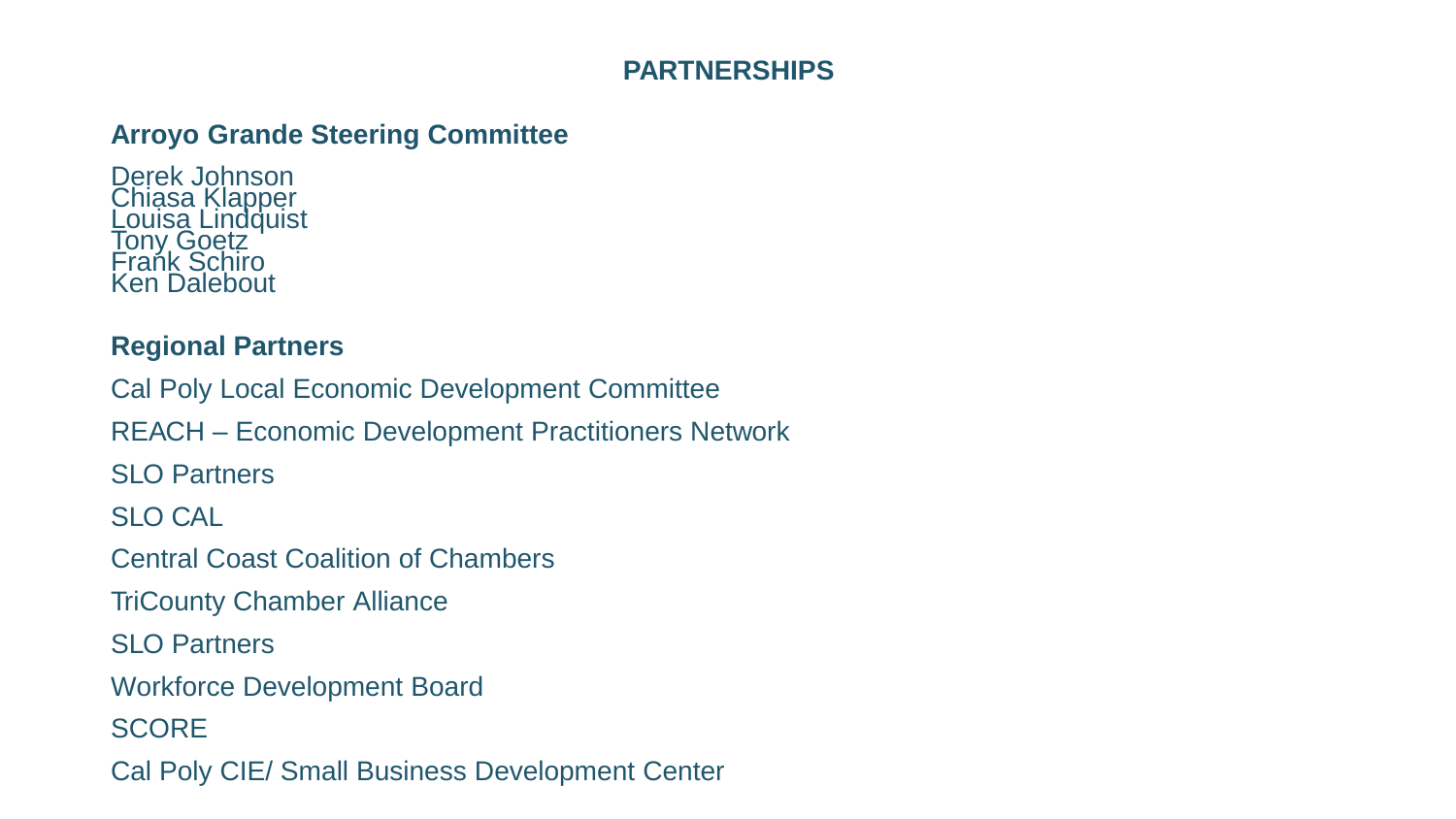## **Current Ongoing Chamber Services**

- Welcome new Arroyo Grande Businesses ribbon cuttings
- Monthly Arroyo Grande Steering Committee meetings with businesses
- Regular business events for Arroyo Grande
- Ongoing educational programming for businesses
- Mayors update in monthly newsletter
- City update by Council Liaison at Steering Committee and Governmental Affairs
- Partnering with the Arroyo Grande Public Art Group
- South County Visitor Guide and Map
- Manage South County Regional Center
- Elegant Christmas in the Village
- Partnered with the city on holiday lighting
- State of South County
- TBID Management
- Covid Business Assistance Grants
- Ongoing business retention
- Covid compliance and resource assistance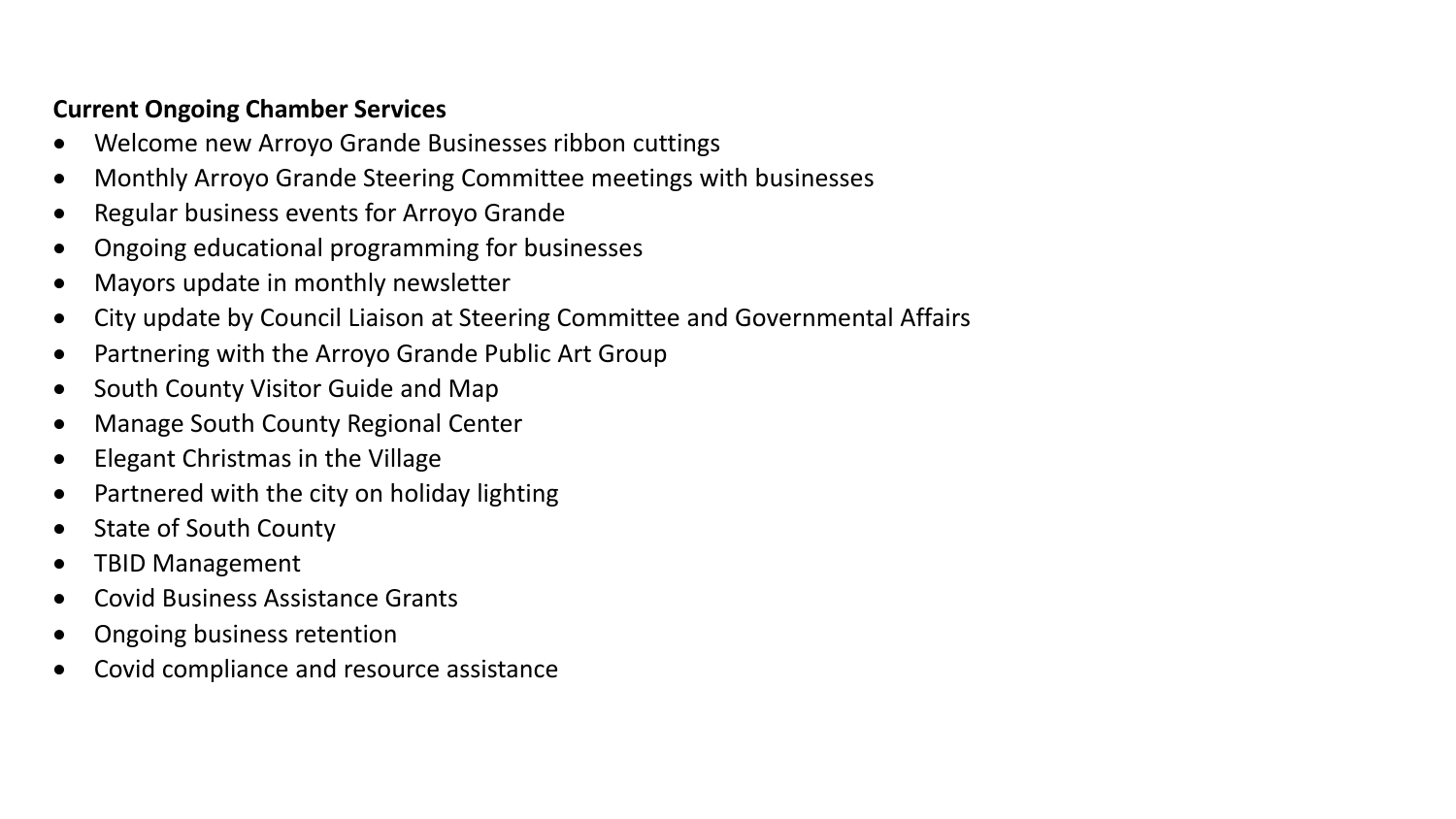# Arroyo Grande Business 2019 Snap-Shot

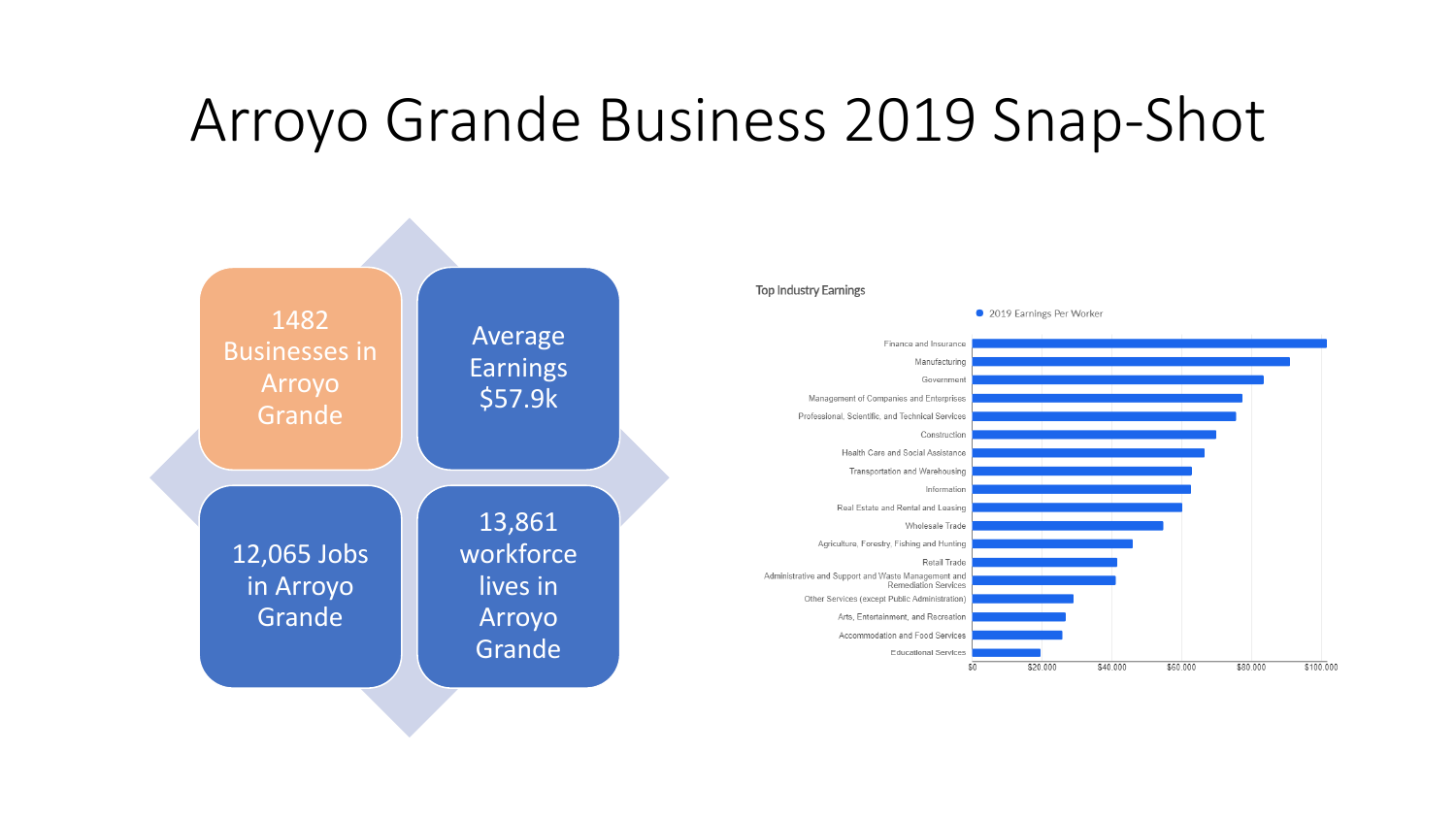## **Business Characteristics**

## **Business Size**

 $\begin{array}{ccccc} \bullet & \bullet & \bullet & \bullet \end{array}$ 



|                      | Percentage | <b>Business Count</b> |
|----------------------|------------|-----------------------|
| 1 to 4 employees     | 41.5%      | 596                   |
| 5 to 9 employees     | 25.8%      | 370                   |
| 10 to 19 employees   | 20.2%      | 290                   |
| 20 to 49 employees   | 10.4%      | 150                   |
| 50 to 99 employees   | 1.7%       | 24                    |
| 100 to 249 employees | 0.3%       | 4                     |
| 250 to 499 employees | 0.1%       | 1                     |
| 500+ employees       | 0.1%       | 1                     |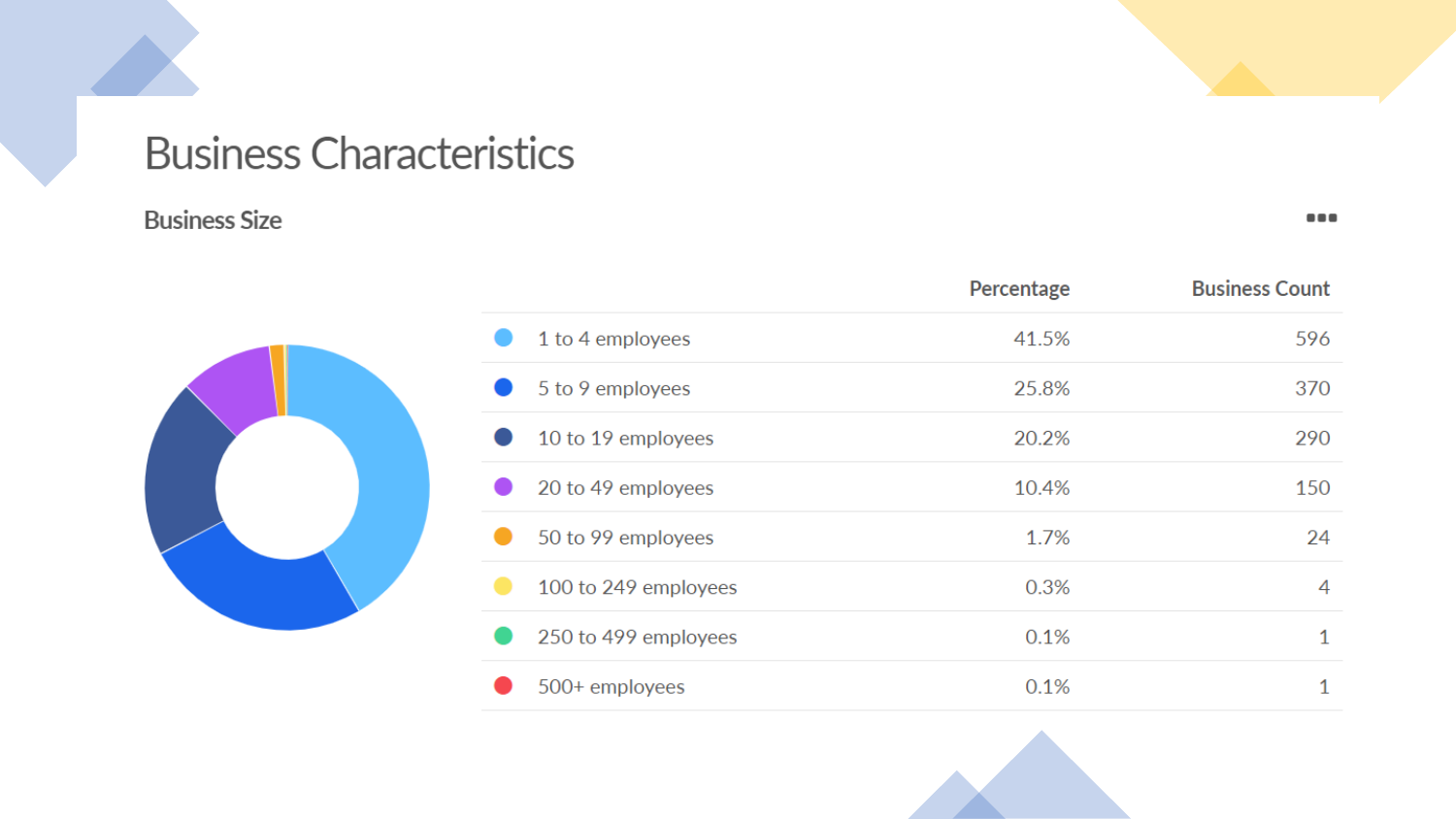

**Item 10.a. - Page 22**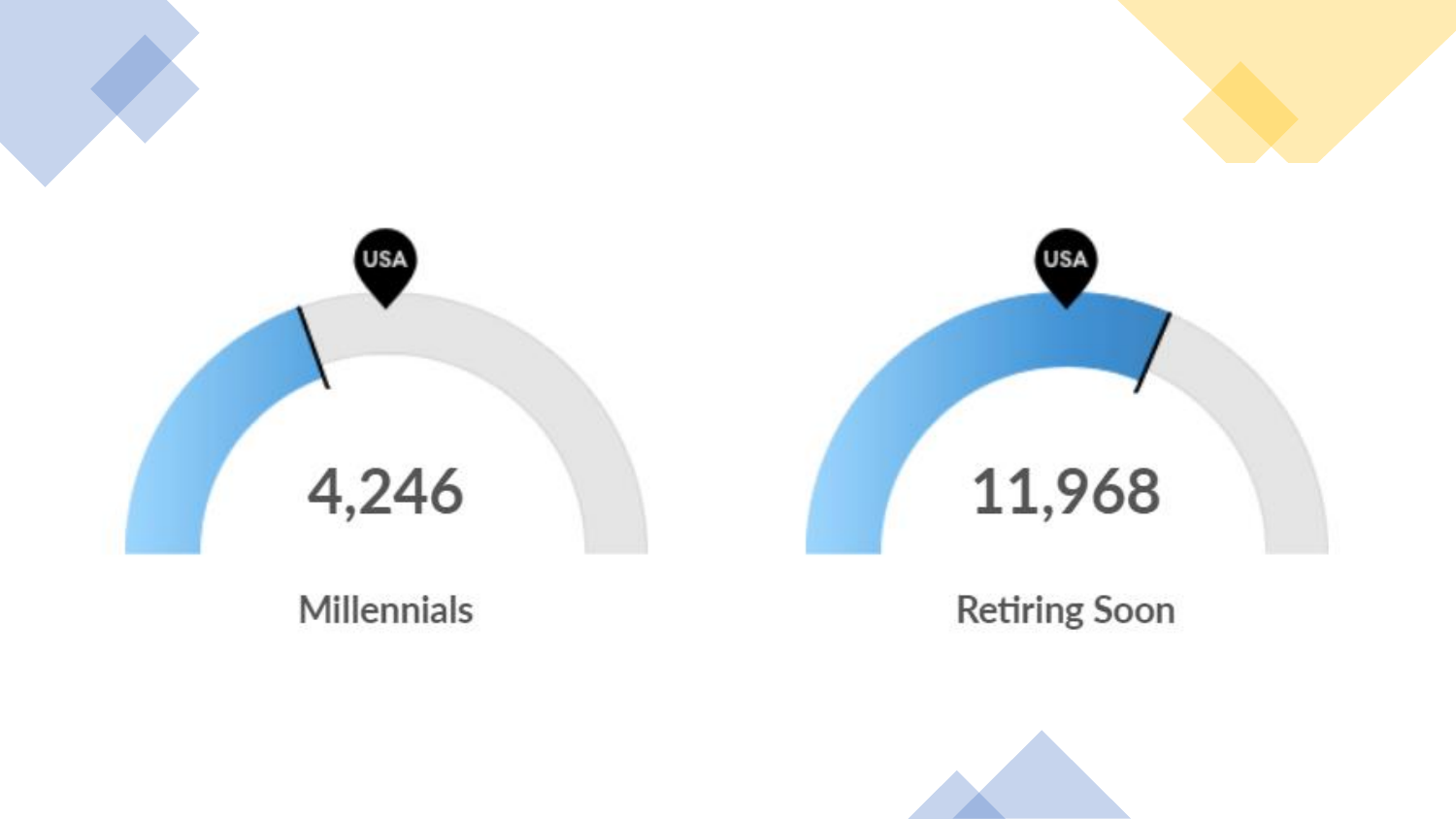The Chamber is proposing to implement and manage these grant programs in partnership with the city.

- Business Assistance Grant
- Business Covid Resiliency Grant
- Beautification Grant
- Retraining Scholarship Program

### **The Chamber will implement and manage these programs for 6 months or duration of program.**

**Grants:** Create grant application, promote grant through press release, digital, social media and direct outreach to businesses. Establish scoring criteria, schedule review panel. Notify recipients and work with the city to distribute funds. Promote grant recipient and success of the program. Establish reporting criteria and deadlines. Communicate with recipients to ensure reporting is completed.

The Chamber estimates that each program will require approximately \$1700 in staff time if implemented individually. If the Council desires to approve all of the programs, the Chamber suggests the Business Assistance, Covid Resiliency Grant and Retraining Scholarship be implemented as a "Business Assistance Package", with one review panel for efficiency. This approach would bring staff time reimbursement to \$4500. We suggest the Beautification Grant should have a separate application and review panel (with an estimated reimbursement of \$1700).